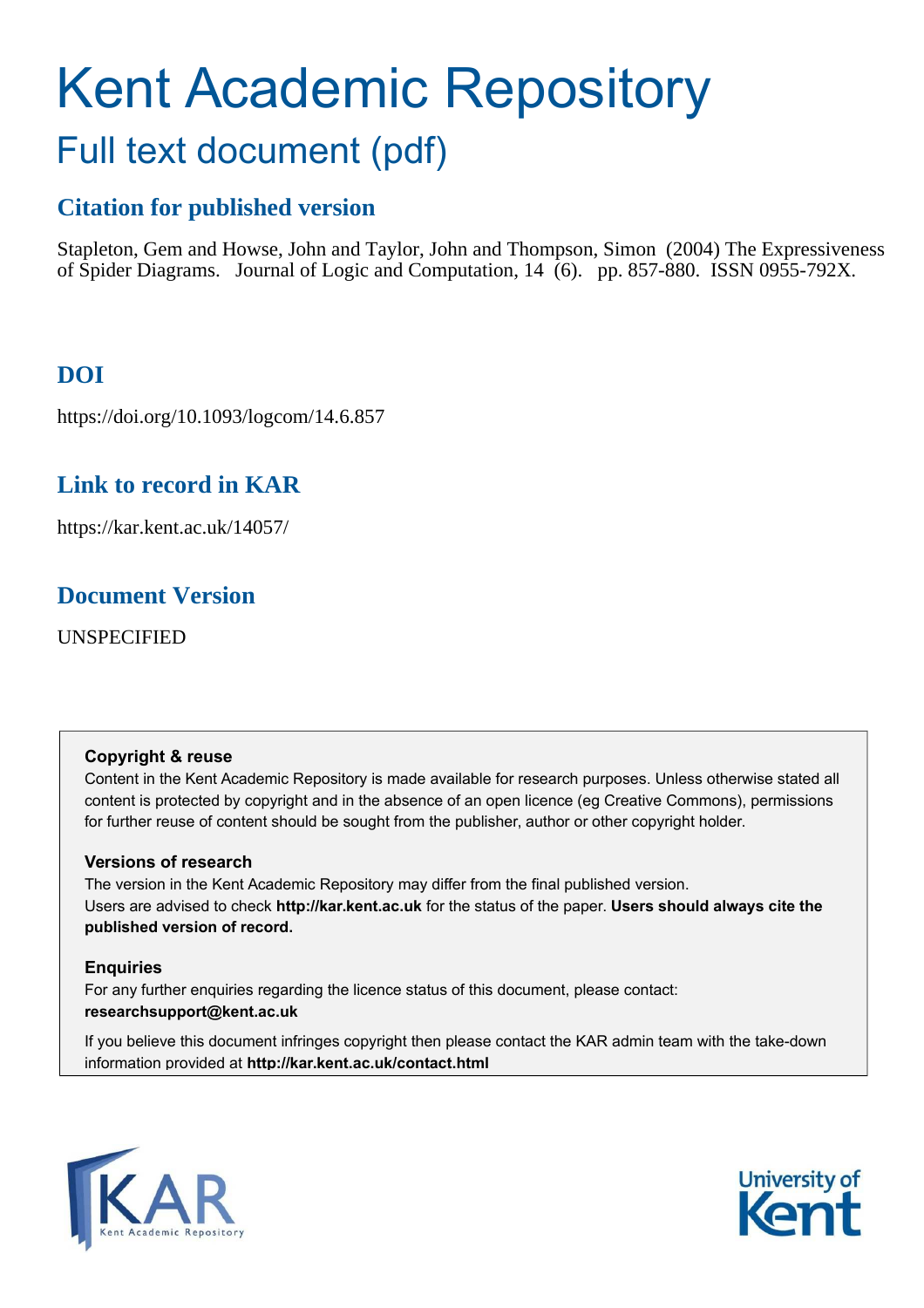GEM STAPLETON, JOHN HOWSE and JOHN TAYLOR, *Visual Modelling Group, School of Computing, Mathematical and Information Sciences, University of Brighton, Brighton, BN2 4GJ, UK. E-mail: g.e.stapleton,john.howse,john.taylor@brighton.ac.uk*

SIMON THOMPSON, *University of Kent, Canterbury, Kent, CT2 7NF UK. E-mail: s.j.thompson@kent.ac.uk*

#### **Abstract**

Spider diagrams are a visual language for expressing logical statements. In this paper we identify a well-known fragment of first-order predicate logic, that we call  $MFO\mathcal{L}_=$ , equivalent in expressive power to the spider diagram language. The language  $\mathcal{MFOL}=$  is monadic and includes equality but has no constants or function symbols. To show this equivalence, in one direction, for each diagram we construct a sentence in  $MFOL$  that expresses the same information. For the more challenging converse we prove that there exists a finite set of models for a sentence  $S$  that can be used to classify all the models for  $S$ . Using these classifying models we show that there is a diagram expressing the same information as  $S$ .

*Keywords*: Spider diagrams, expressiveness, monadic logic, model theory.

#### **1 Introduction**

Euler diagrams [5] exploit topological properties of enclosure, exclusion and intersection to represent subset, disjoint sets and set intersection respectively. The diagram  $d_1$  in Figure 1 is an Euler diagram and asserts that nothing is both a car and a van. Venn diagrams [17] are similar to Euler diagrams. In Venn diagrams, all possible intersections between contours must occur and shading is used to represent the empty set. The diagram  $d_2$  in Figure 1 is a Venn diagram and also expresses that no element is both a car and a van.

Various visual languages have emerged that extend Euler and Venn diagrams. Peirce [14] increased the expressiveness of Venn diagrams by adding  $\otimes$ -sequences. The presence of an  $\otimes$ sequence indicates the existence of an element. The Venn-II system, introduced by Shin [15], consists of Venn diagrams together with  $\otimes$ -sequences. The diagram  $d_3$  in Figure 1 is a Venn-II diagram. In addition to the information which is expressed by the underlying Venn diagram, it also asserts that the set  $Cars \cup Vans$  is not empty. In Venn-II, diagrams are joined by straight line segments to represent disjunction between diagrams. Venn-II diagrams can express whether a set is empty or not empty. Shin shows that Venn-II is equivalent in expressive power to a first order language that she calls  $L_0$ . The language  $L_0$  is a pure monadic language (i.e. all the predicate symbols are 'one place') that does not include constants or function symbols.

Another visual language, called Euler/Venn, based on Euler diagrams is discussed by Swoboda and Allwein in [16]. These diagrams are similar to Venn-II diagrams but, instead of  $\otimes$ -sequences, *constant sequences* are used. The diagram  $d_4$  in Figure 2 is an Euler/Venn diagram and asserts that no element is both a car and a van and that there is something called 'ford' that is either a car or a van. Swoboda and Allwein give an algorithm that determines whether a given monadic first-order formula is 'observable' from a given diagram. If the formula is observable from the diagram then it is a consequence of the information contained in the diagram, but need not express all the information

*J. Logic Computat.*, Vol. 14 No. 04-14,  $\circled{c}$  Oxford University Press 2004; all rights reserved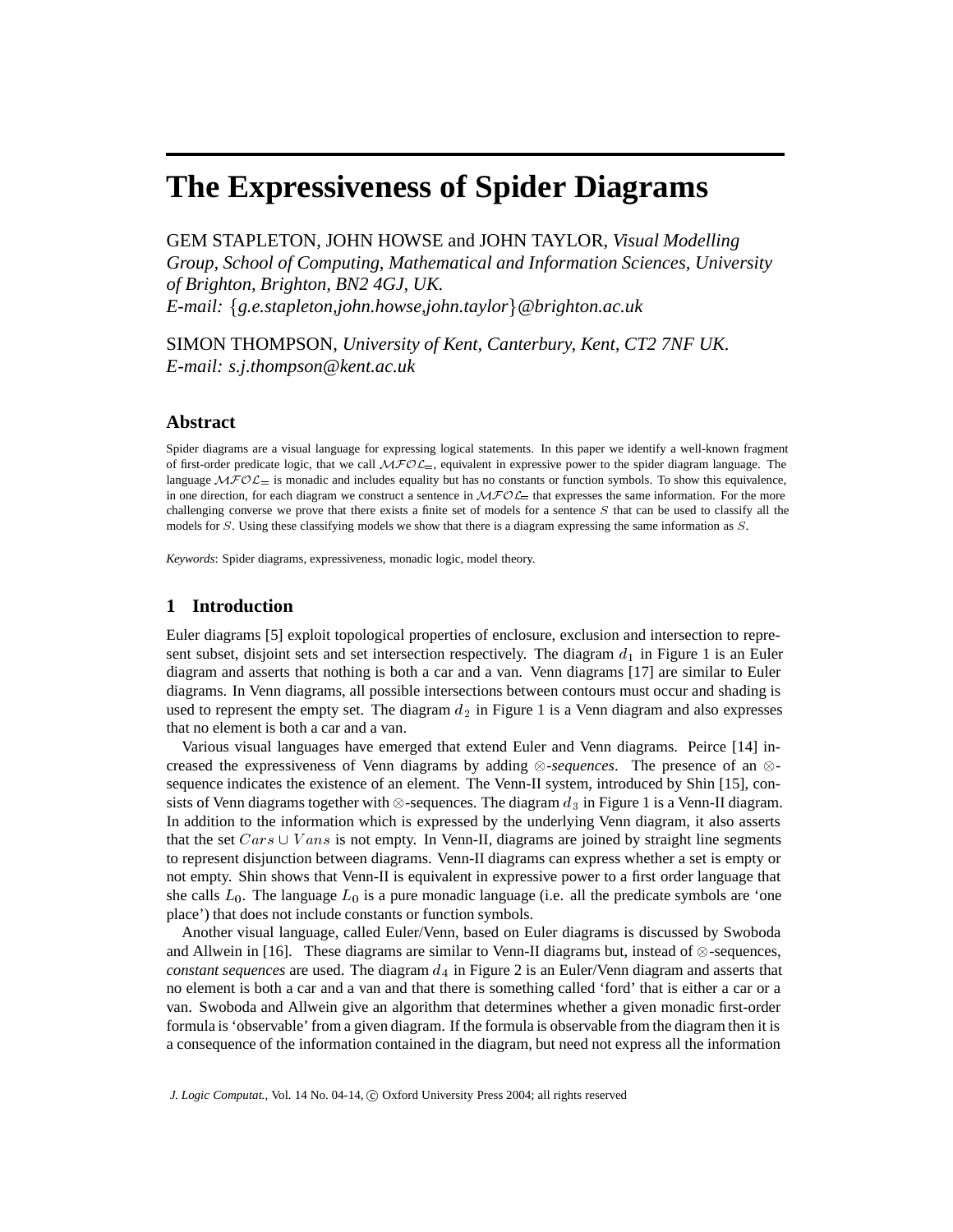

FIGURE 1. An Euler diagram, Venn diagram and a Venn-II diagram.



FIGURE 2. An Euler/Venn diagram and two spider diagrams.

in the diagram.

Like Euler/Venn diagrams, spider diagrams are based on Euler diagrams. Rather than allowing the use of constant sequences<sup>1</sup> as in Euler/Venn diagrams, *spiders* denote the existence of elements. Unlike the  $\otimes$ -sequences, distinct spiders denote distinct elements. The spider diagram  $d_5$  in Figure 2 asserts that no element is both a car and a van and there are at least two elements, one is a car and the other is a car or a van. The spider diagram  $d_6$  asserts that there are exactly three vans that are not cars. Spiders (by their existential import) allow a lower bound to be placed on the cardinality of sets. Shading allows upper bounds to be placed on the cardinality of sets.

Several sound and complete spider diagram systems have been developed [10, 11, 13]. A tool to support reasoning with spider diagrams has been developed, available from [18]. In [7] an algorithm is presented that, given any spider diagrams  $D_1$  and  $D_2$ , either constructs a proof from  $D_1$  to  $D_2$ , or provides a model for  $D_1$  that is not a model for  $D_2$ . The proofs constructed by this algorithm tend to be long and unwieldy. In [6] a heuristic approach to proof writing in the spider diagram system is developed, but is restricted to the case of *unitary* spider diagrams. The authors invoke the algorithm [2] to find a shortest proof, provided such a proof exists.

In this paper we prove that the spider diagram language is equivalent in expressive power to a fragment of first-order logic that we call  $\mathcal{MFOL}_=$ . The language  $\mathcal{MFOL}_=$  extends  $L_0$  by adding equality, so  $\mathcal{MFOL}_=$  is monadic predicate logic with equality. Within  $L_0$  it is not possible to express that a particular property,  $P$ , holds for a unique element:

$$
\exists x \ (P(x) \land \forall y \ (P(y) \Rightarrow x = y)).
$$

Thus spider diagrams increase expressiveness over Venn-II.

Although we do not include constants in  $MFOL$  or given spiders (to represent constants) in our spider diagram language, this is not a significant restriction. It is relatively straightforward to show that adding constants to either of these languages does not lead to an increase in expressiveness.

<sup>&</sup>lt;sup>1</sup>In some spider diagram languages, given spiders [10] represent constants but for our purposes spiders represent existential quantification.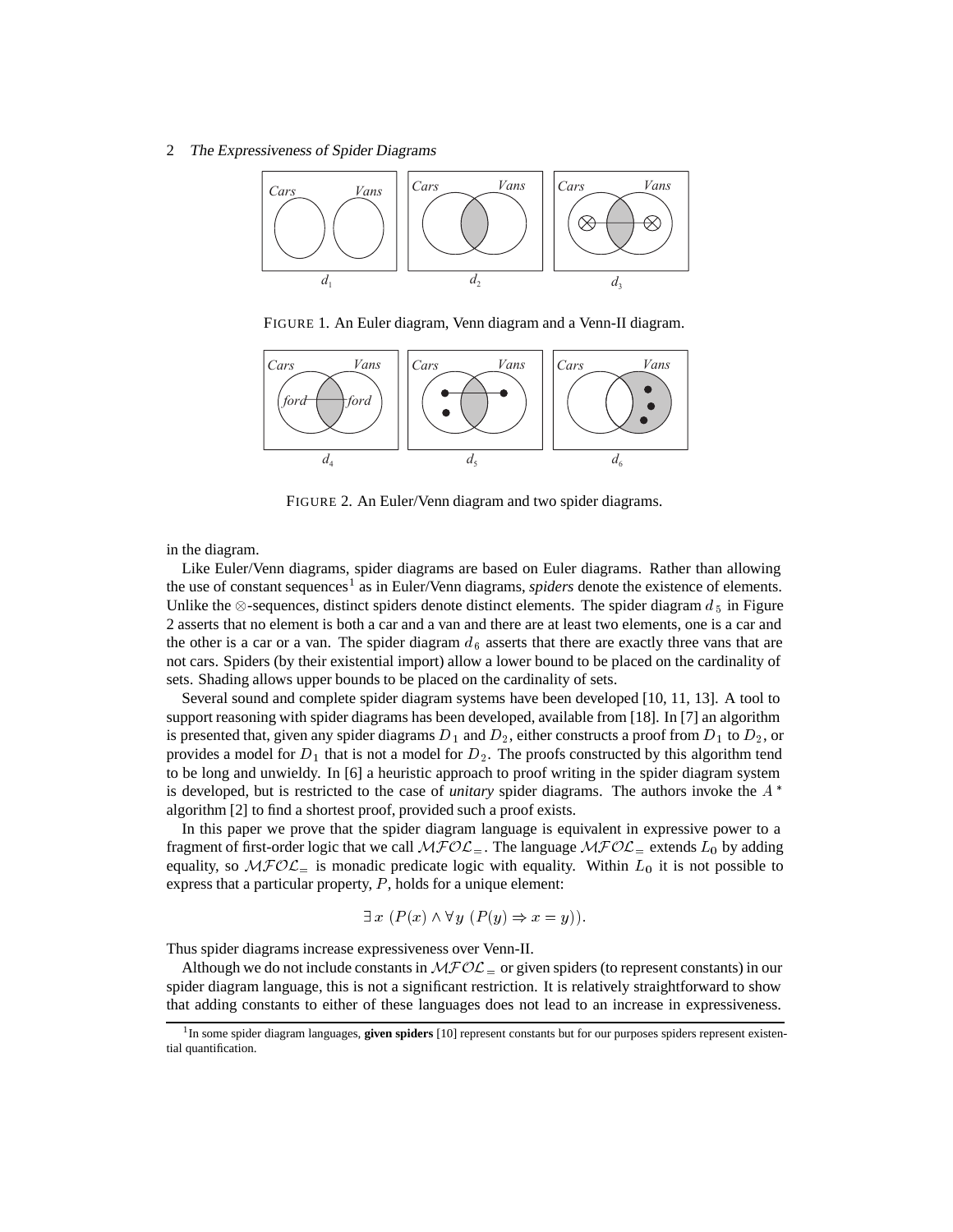However, the omission of function symbols is more significant: the standard elimination of function symbols in terms of relation symbols relies upon binary predicate symbols which we do not have.

In Section 2 we give the syntax and semantics of spider diagrams. We define  $MFOL$  = in Section 3. In Section 4 we identify when a diagram and a sentence express the same information. We address the task of mapping each diagram to a sentence expressing the same information in Section 5, showing that the spider diagram language is at most as expressive as  $MFOL$ <sub>=</sub>. In Section 6 we show that  $\mathcal{MFOL}_{=}$  is at most as expressive as spider diagrams. We will outline Shin's algorithmic approach to show  $L_0$  (in which there is no equality) is not more expressive than Venn-II. It is simple to adapt this algorithm to find a spider diagram that expresses the same information as a sentence in  $MFOL<sub>=</sub>$  that does not involve equality. However, for sentences in  $MFOL<sub>=</sub>$  that do involve equality, the algorithm does not readily generalize. Thus we take a different approach. To motivate our approach we consider relationships between models for diagrams. We consider the models for a sentence and show that there is a finite set of models that can be used to classify all the models for the sentence. These classifying models can then be used to construct a diagram that expresses the same information as the sentence.

#### **2 Spider diagrams**

In diagrammatic systems, it is helpful to distinguish two levels of syntax: concrete (or token) syntax and abstract (or type) syntax [9]. Concrete syntax captures the physical representation of a diagram. Abstract syntax 'forgets' semantically irrelevant spatial relations between syntactic elements in a concrete diagram. We include the concrete syntax to aid intuition but we work at the abstract level.

#### *2.1 Informal concrete syntax*

A **contour** is a simple closed plane curve. Each contour is labelled. Within a unitary diagram, the same label cannot be used twice. A **boundary rectangle** properly contains all contours. The boundary rectangle is not a contour and is not labelled. A **basic region** is the bounded area of the plane enclosed by a contour or a boundary rectangle. A **region** is defined recursively as follows: any basic region is a region; if  $r_1$  and  $r_2$  are regions then the union, intersection and difference of  $r_1$  and  $r<sub>2</sub>$  are regions provided these are non-empty. A **zone** is a region having no other region contained within it. A region is **shaded** if each of its component zones is shaded. A **spider** is a tree with nodes (called **feet**) placed in different zones. The connecting edges (called **legs**) are straight line segments. A spider **touches** a zone if one of its feet is placed in that zone. A spider is said to **inhabit** the region which is the union of the zones it touches. This union of zones is called the **habitat** of the spider.

A **concrete unitary spider diagram** is a single boundary rectangle together with a finite collection of contours, shading and spiders. No two contours in the same unitary diagram can have the same label. We place certain well-formedness conditions on unitary diagrams. We stipulate that each zone is connected. There must be at least one zone inside each contour (this follows from the fact that contours are simple closed plane curves). The boundary rectangle properly contains all contours, so there is a zone inside the boundary rectangle but outside all the contours.

EXAMPLE 2.1

Spider diagram  $d_6$  in Figure 2 (Section 1) has two contours and four zones. The shaded zone is inhabited by three spiders, each with one foot.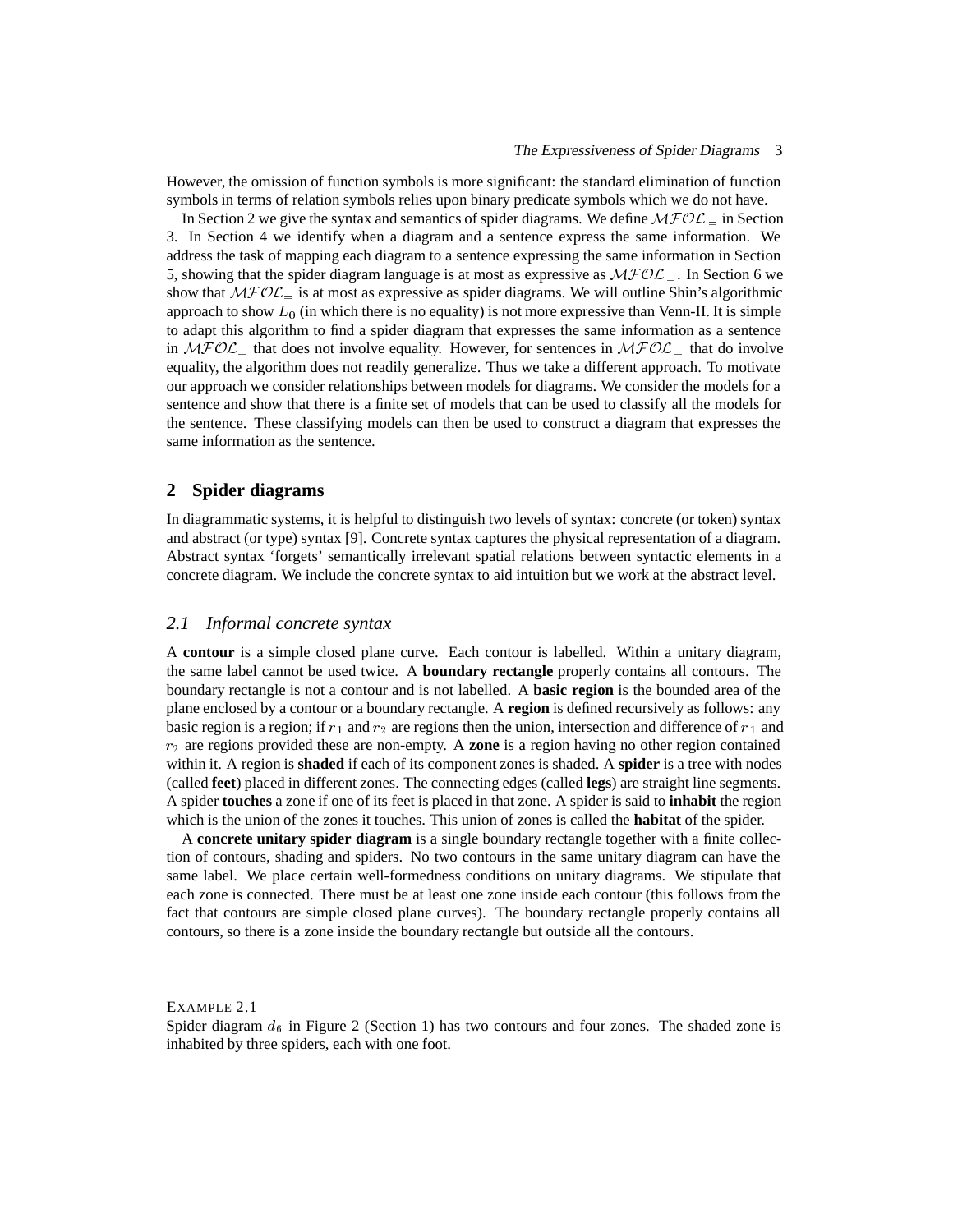

FIGURE 3. Two spider diagrams.

#### *2.2 Formal abstract syntax*

We can think of the contour labels used in our diagrams as being chosen from a countably infinite set,  $\mathcal{L}$ . A zone, at the concrete level, can be described by the set of labels of the contours that include it. When we reason with a spider diagram, its contour label set may change, so we will define an abstract zone to be a pair of sets,  $(a, b)$ . The set a contains the labels of the contours that include  $(a, b)$  whereas b is the set of labels of the contours that do not include  $(a, b)$ . So, a and b form a partition of the contour label set.

Now we consider how we represent spiders at the abstract level. In order to describe the spiders in a concrete diagram, it is sufficient to say how many spiders there are in each region. We could specify any finite set to be a collection of spiders, and map each of these spiders to a region in the diagram, giving its habitat. For any given concrete diagram, then, there would potentially be many choices for an abstract set of spiders. In order to give a unique abstraction from a concrete diagram we will use a bag of regions, called *spider identifiers*, rather than an arbitrary set of spiders.

#### DEFINITION 2.2

An **abstract unitary spider diagram** d (with labels in  $\mathcal{L}$ ) is a tuple  $\langle L, Z, Z^*, SI \rangle$  whose components are defined as follows.

- 1.  $L = L(d) \subset \mathcal{L}$  is a finite set of contour labels.
- 2.  $Z = Z(d) \subseteq \{ (a, L a) : a \subseteq L \}$  is a set of **zones** such that
- (i) for each label  $l \in L$  there is a zone  $(a, L a) \in Z(d)$  such that  $l \in a$  and
- (ii) the zone  $(\emptyset, L)$  is in  $Z(d)$ .
- 3.  $Z^* = Z^*(d) \subseteq Z$  is a set of **shaded zones**.
- 4.  $SI = SI(d) \subset \mathbb{Z}^+ \times (\mathbb{P}Z \{\emptyset\})$  is a finite set of **spider identifiers** such that

- -

If  $(n, r) \in SI$  we say there are *n* **spiders** with **habitat** *r*.

Some remarks about the definition are in order. Every contour in a concrete diagram contains at least one zone and this is captured by condition 2 (i). In any concrete diagram, the zone inside the boundary rectangle but outside all the contours is present and this is captured by condition 2 (ii).

#### EXAMPLE 2.3

The diagram  $d_1$  in Figure 3 has the following abstract description.

- 1. The set of contour labels is  $L(d_1) = \{A, B\}.$
- 2. The set of zones is  $Z(d_1) = \{ (\emptyset, \{A, B\}), (\{A\}, \{B\}), (\{B\}, \{A\}), (\{A, B\}, \emptyset) \}.$
- 3. The set of shaded zones is  $Z^*(d_1) = \{ (\{B\}, \{A\}) \}.$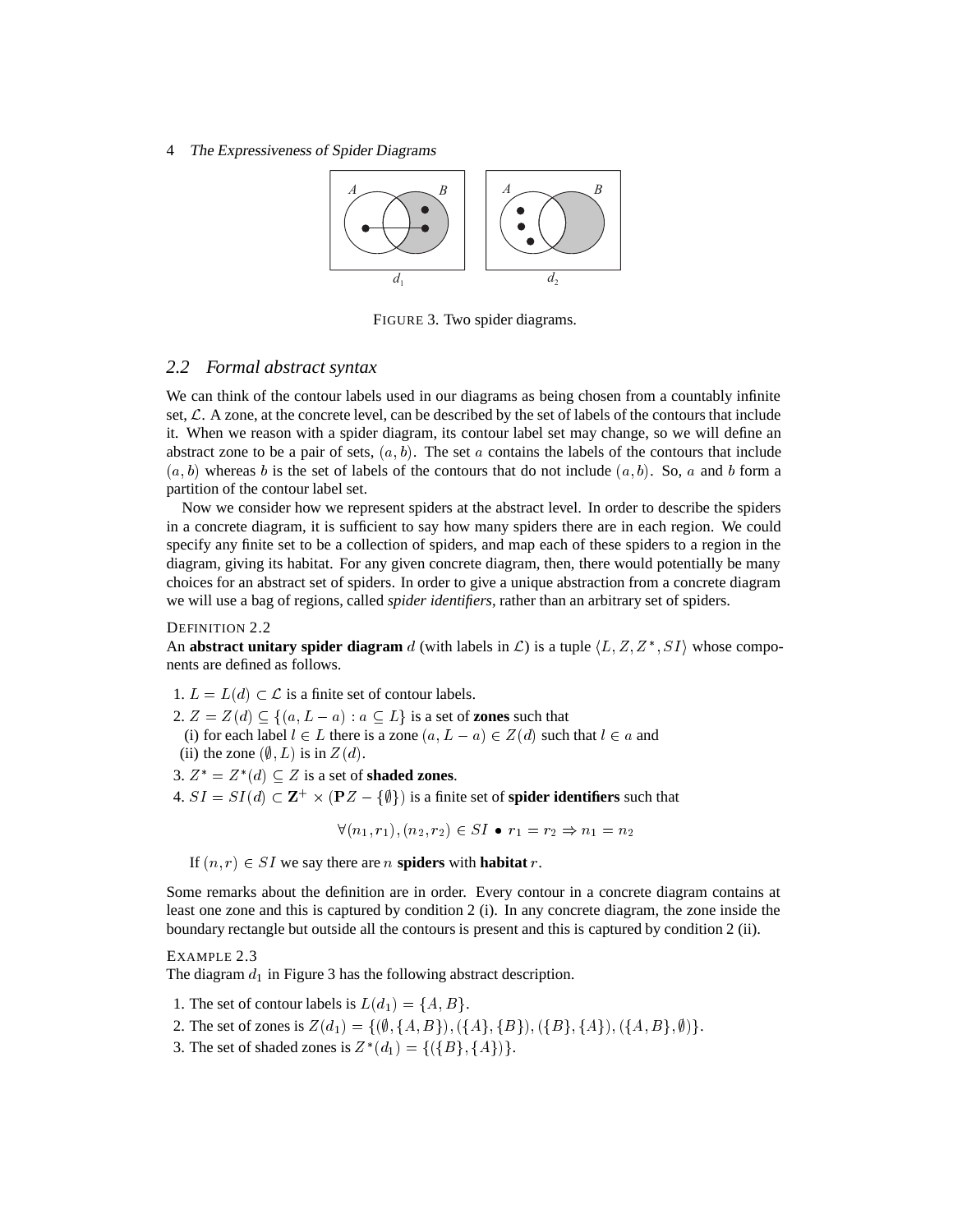4. The set of spider identifiers is

$$
SI(d_1) = \{ (1, \{ (\{B\}, \{A\}) \}), (1, \{ (\{A\}, \{B\}), (\{B\}, \{A\}) \}) \}.
$$

We define, for unitary diagram  $d$ , the **Venn zone set** to be

$$
VZ(d) = \{(a, L(d) - a) : a \subseteq L(d)\}
$$

and the **missing zone set** to be  $MZ(d) = VZ(d) - Z(D)$ . If  $Z(d) = VZ(d)$  then d is said to be in **Venn form.** If  $z \in M Z(d)$  then z is **missing** from d. Missing zones represent the empty set.

Spiders represent the existence of elements and regions (an abstract region is a set of zones) represent sets – thus we need to know how many elements we have represented in each region. The number of spiders contained by region  $r_1$  in d is denoted by  $S(r_1, d)$ . More formally,

$$
S(r_1, d) = \sum_{(n,r_2) \in SI(d) \land r_2 \subseteq r_1} n
$$

So, any spider in d whose habitat is a subset of  $r_1$  contributes to the sum  $S(r_1, d)$ . The number of spiders touching  $r_1$  in d is denoted by  $T(r_1, d)$ . More formally,

$$
T(r_1, d) = \sum_{(n,r_2) \in SI(d) \land r_2 \cap r_1 \neq \emptyset} n.
$$

So, any spider in d that has a foot in  $r_1$  contributes to the sum  $T(r_1, d)$ . In the diagram  $d_1$ , in figure 3,  $S(\{\{\{B\},\{A\}\}\},d_1)=1$  and  $T(\{\{\{B\},\{A\}\}\},d_1)=2$ .

Unitary diagrams form the building blocks of **compound diagrams**. If  $D_1$  and  $D_2$  are spider diagrams then so are  $\overline{D_1}$  ('not  $D_1$ '),  $(D_1 \sqcup D_2)$  (' $D_1$  or  $D_2$ ') and  $(D_1 \sqcap D_2)$  (' $D_1$  and  $D_2$ '). Some diagrams are not satisfiable and we introduce the symbol  $\perp$ , defined to be a unitary diagram interpreted as false. Our convention will be to denote unitary diagrams by  $d$  and arbitrary diagrams by  $D$ .

#### *2.3 Semantics*

Regions in spider diagrams represent sets. We can express lower bounds and, in the case of shaded regions, upper bounds on the cardinalities of the sets that we are representing as follows. If region r contains n spiders in diagram d then d expresses that the set represented by r contains at least n elements. If  $r$  is shaded and touched by  $m$  spiders in  $d$  then  $d$  expresses that the set represented by  $r$  contains at most  $m$  elements. Thus, if  $d$  has a shaded, untouched region,  $r$ , then  $d$  expresses that  $r$  represents the empty set. Missing zones also represent the empty set. To formalize the semantics we shall map contour labels, zones and regions to subsets of some universal set. We define  $\mathcal Z$  and  $\mathcal R$ to be the sets of all abstract zones and abstract regions respectively. So,

$$
\mathcal{Z} = \{(a, b) \in \mathbf{PF}(\mathcal{L}) \times \mathbf{PF}(\mathcal{L}) : a \cap b = \emptyset\}
$$

where  $PF(\mathcal{L})$  denotes the set of all finite subsets of  $\mathcal{L}$ , and  $\mathcal{R} = PF(\mathcal{Z})$ .

#### DEFINITION 2.4

An **interpretation of contour labels, zones and regions**, or simply an **interpretation**, is a pair  $(U, \Psi)$  where U is a set and  $\Psi: \mathcal{L} \cup \mathcal{Z} \cup \mathcal{R} \to \mathbf{P}U$  is a function mapping contour labels, zones and regions to subsets of  $U$  such that the images of the zones and regions are completely determined by the images of the contour labels as follows.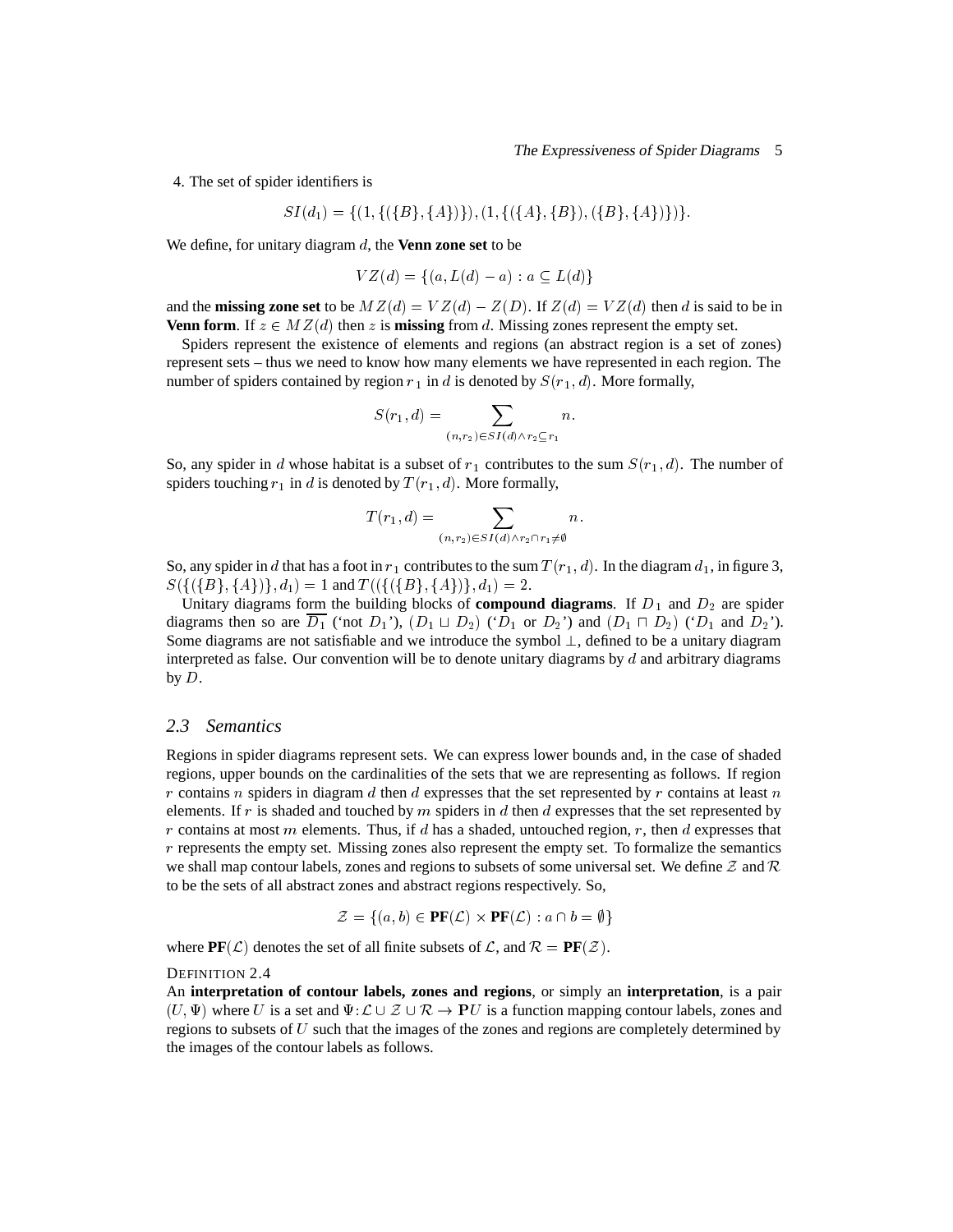- 6 The Expressiveness of Spider Diagrams
- 1. For each zone  $(a, b)$ ,

where 
$$
\overline{\Psi(l)} = U - \Psi(l)
$$
 and we define  $\bigcap_{l \in \emptyset} \Psi(l) = U = \bigcap_{l \in \emptyset} \overline{\Psi(l)}$ .

2. For each region  $r$ ,

$$
\Psi(r) = \bigcup_{z \in r} \Psi(z)
$$

 $\sim$ 

 $\cdot$   $\cdot$ 

 $\Psi(a,b) = \bigcap \Psi(l) \cap$ 

and we define  $\Psi(\emptyset) = \bigcup$  $\Psi(z) = \emptyset.$ 

We introduce a *semantics predicate* which identifies whether a diagram expresses a true statement, with respect to an interpretation.

DEFINITION 2.5

Let D be a diagram and let  $m = (U, \Psi)$  be an interpretation. We define the **semantics predicate** of D, denoted  $P_D(m)$ . If  $D = \perp$  then  $P_D(m)$  is  $\perp$ . If  $D \not\equiv \perp$  is a unitary diagram then  $P_D(m)$  is the conjunction of the following three conditions.

1. **Distinct spiders condition.** For each region  $r$  in  $PZ(D) - \{\emptyset\},\$ 

$$
|\Psi(r)| \ge S(r, D).
$$

2. **Shading condition.** For each shaded region r in  $P Z^*(D) - \{ \emptyset \},\$ 

$$
|\Psi(r)| \le T(r, D).
$$

3. **Missing zones condition.** Any zone, z, in  $MZ(D)$  satisfies  $\Psi(z) = \emptyset$ .

If  $D = D_1$  then  $P_D(m) = \neg P_{D_1}(m)$ . If  $D = D_1 \sqcup D_2$  then  $P_D(m) = P_{D_1}(m) \vee P_{D_2}(m)$ . If  $D = D_1 \sqcap D_2$  then  $P_D(m) = P_{D_1}(m) \wedge P_{D_2}(m)$ . We say m **satisfies** D, denoted  $m \models D$ , if and only if  $P_D(m)$  is true. If  $m \models D$  we say m is a **model** for D.

EXAMPLE 2.6

Defining  $\Psi(A) = \{1\}$  and  $\Psi(B) = \{2\}$  characterizes the interpretation  $m = (\{1, 2\}, \Psi)$  which is a model for  $d_1$  in figure 3 but not for  $d_2$ .

### **3** The language  $MFOL_{=}$

Spider diagrams do not have syntactic elements to represent constants or functions. We can express statements of the form 'there are at least n elements in  $A'$  and 'there are at most m elements in  $A'$ . A first-order language equivalent in expressive power to the spider diagram language will involve equality, to allow us to express distinctness of elements, and monadic predicates, to allow us to express  $x \in A$ . In order to define such a language we require a countably infinite set of monadic predicate symbols,  $P$ , from which all monadic predicate symbols will be drawn. Moreover, we also require a countably infinite set of variables,  $V$ , from which all variables will be drawn.

DEFINITION 3.1

The first-order language  $MFOL$ <sub>=</sub> consists of the following.

1. **Atomic formulae** which are defined as follows,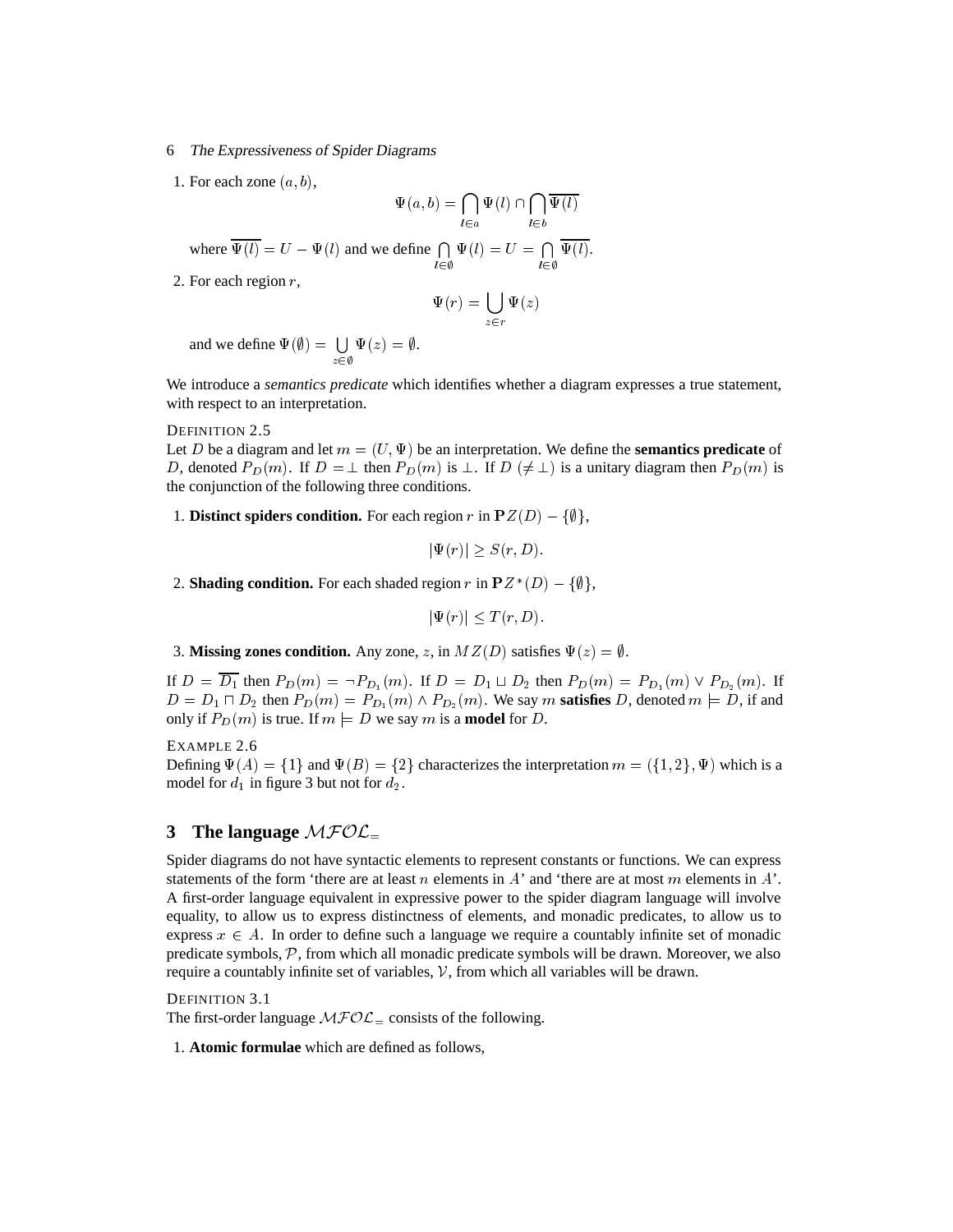- (a) if  $x_i$  and  $x_j$  are variables then  $(x_i = x_j)$  is an atomic formula,
- (b) if  $P_i \in \mathcal{P}$  and  $x_j$  is a variable then  $P_i(x_j)$  is an atomic formula.

2. **Formulae**, which are defined inductively.

- (a) Atomic formulae are formulae.
- (b)  $\perp$  and  $\perp$  are formulae.
- (c) If p and q are formulae so are  $(p \wedge q)$ ,  $(p \vee q)$  and  $\neg p$ .
- (d) If p is a formula and  $x_j$  is a variable then  $(\forall x_j p)$  and  $(\exists x_j p)$  are formulae.

We define  $\mathcal F$  and  $\mathcal S$  to be the sets of formulae and sentences (formulae with no free variables) of the language  $MFOL$ <sub>=</sub> respectively.

We shall assume the standard first-order predicate logic semantic interpretation of formulae in this language (see, for example, [1]) with one exception: we allow a structure to have an empty domain. Logic with potentially empty structures is explored in [8, 12]. The motivation for this non-standard choice comes from the intended application domain for spider diagrams: modelling object oriented software systems. The domain will consist of the objects in the system and in some instances there will be no objects (for example, in an initial state before any objects have been created).

#### **4 Structures and interpretations**

We wish to identify when a diagram and a sentence express the same information. To aid us formalize this notion, we map interpretations to structures in such a way that information is preserved. For this discussion we fix the set of labels  $\mathcal{L} = \{L_1, L_2, ...\}$  and the set of monadic predicate symbols  $\mathcal{P} = \{P_1, P_2, ...\}$ . We identify corresponding labels and predicates  $L_i$  and  $P_i$ . We also fix  $\mathcal{V} = \{x_1, x_2, ...\}$ . Define U to be the class of all sets. The sets in U form the domains of structures in the language  $MFOL_{=}$ .

DEFINITION 4.1

Define  $\mathcal{INT}$  to be the class of all interpretations for spider diagrams over  $\mathcal{L}$ , that is

$$
\mathcal{INT} = \{ (U, \Psi) : U \in \mathcal{U} \wedge \Psi : \mathcal{L} \cup \mathcal{Z} \cup \mathcal{R} \to \mathbf{P} U \},
$$

where  $(U, \Psi)$  is an interpretation. Define also  $\mathcal{STR}$  to be the class of structures for the language  $MFOL$ <sub>=</sub> over P, that is

$$
\mathcal{STR} = \{m : U \in \mathcal{U} \wedge m = \langle U, =^m, P_1^m, P_2^m, \ldots \rangle\},\
$$

where  $P_i^m$  is the interpretation of  $P_i$  in the structure m (that is,  $P_i^m \subseteq U$ ) and we always interpret = as the diagonal subset of  $U \times U$ , denoted  $diag(U \times U)$ .

LEMMA 4.2 The function,  $h: \mathcal{INT} \to \mathcal{STR}$  defined by

$$
h(U, \Psi) = \langle U, diag(U \times U), \Psi(L_1), \Psi(L_2), \ldots \rangle
$$

is a bijection.

Essentially,  $h(U, \Psi)$  is just a different way of writing  $(U, \Psi)$ . Our aim is to identify, for each diagram, a sentence that expresses the same information. We also aim, for each sentence, to identify a diagram that expresses the same information and we now formalize this notion. A diagram and a sentence express the same information when  $h$  provides a bijective correspondence between their models, illustrated in Figure 4.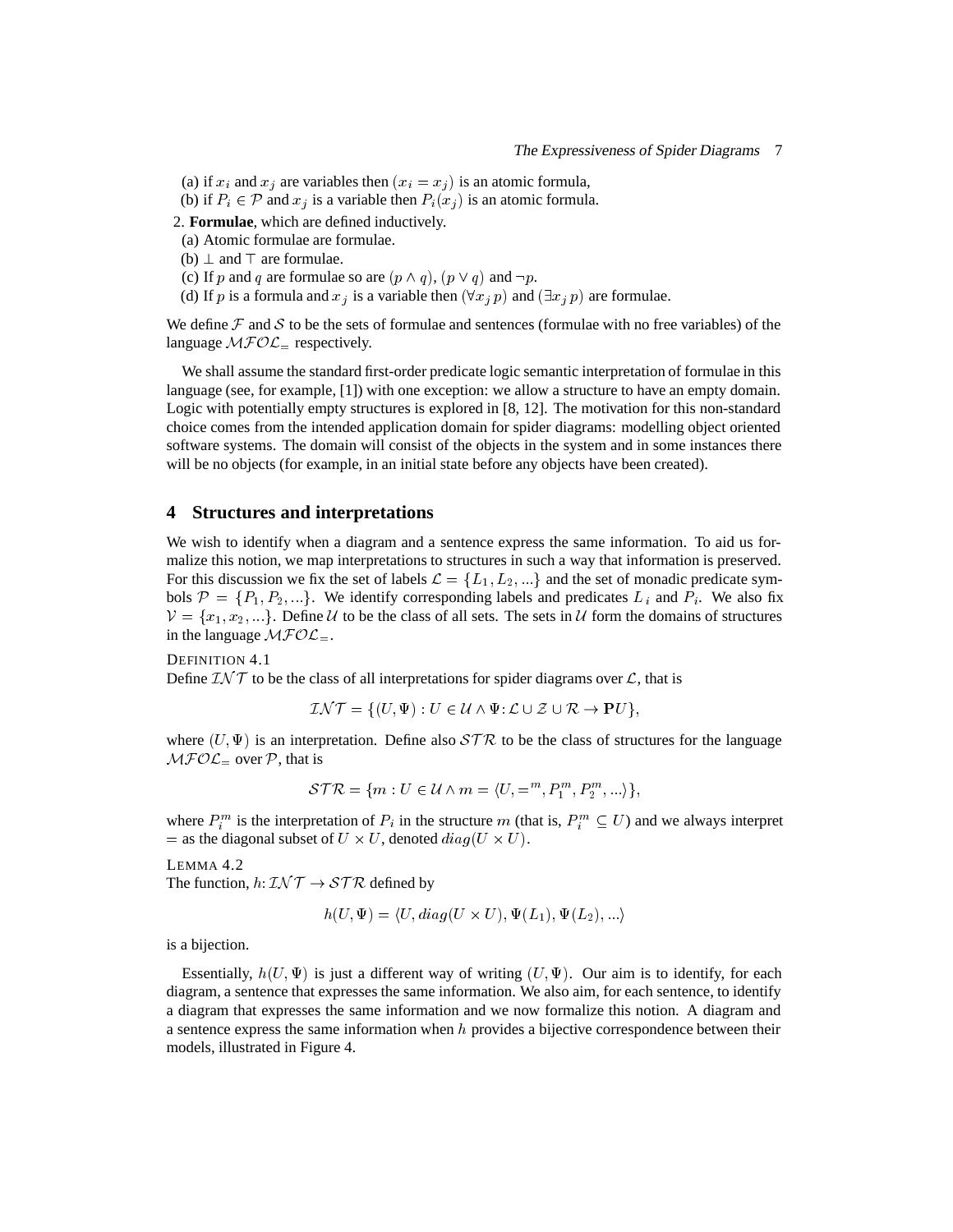

FIGURE 4. A model-level relationship between expressively equivalent diagrams and sentences.

#### DEFINITION 4.3

Let  $D$  be a diagram and  $S$  be a sentence. We say  $D$  and  $S$  are **expressively equivalent** if and only if

 $\{h(p): p \in \mathcal{I} \mathcal{N} \mathcal{T} \wedge p \models D\} = \{m \in \mathcal{S} \mathcal{T} \mathcal{R}: m \models S\}.$ 

So, a diagram and a sentence are expressively equivalent if they have essentially the same models.

#### **5 Mapping from diagrams to sentences**

To show that the spider diagram language is not more expressive than  $MFOL$  = we will map diagrams to expressively equivalent sentences. An  $\alpha$ -diagram is a spider diagram in which all spiders inhabit exactly one zone [13].

THEOREM 5.1

Every spider diagram is semantically equivalent to an  $\alpha$ -diagram [11].

PROOF. **(Sketch)** Spider legs represent disjunction within a unitary diagram, d. Therefore, if there is a spider, s, in d that inhabits region  $r_1 \cup r_2$  where  $r_1 \cap r_2 = \emptyset$  then d is semantically equivalent to  $d_1 \sqcup d_2$  where each of  $d_1$  and  $d_2$  are copies of  $d$  except that  $s$  inhabits  $r_1$  in  $d_1$  and  $r_2$  in  $d_2$ , thus removing a spider's leg. This process of *splitting spiders* can be repeated until all spiders inhabit exactly one zone. H.

It follows that to show that the spider diagram language is at most as expressive as  $MFOL$  = it is sufficient to identify an expressively equivalent sentence for each  $\alpha$ -diagram.



FIGURE 5. Two  $\alpha$ -diagrams: from diagrams to sentences.

#### EXAMPLE 5.2

The diagram  $d_1$  in Figure 5 contains three spiders, one outside both  $L_1$  and  $L_2$ , the other two inside  $L_2$  and outside  $L_1$  and is expressively equivalent to the sentence

$$
\exists x_1 (\neg P_1(x_1) \land \neg P_2(x_1)) \land \exists x_1 \exists x_2 (P_2(x_1) \land P_2(x_2) \land \neg P_1(x_1) \land \neg P_1(x_2) \land x_1 \neq x_2).
$$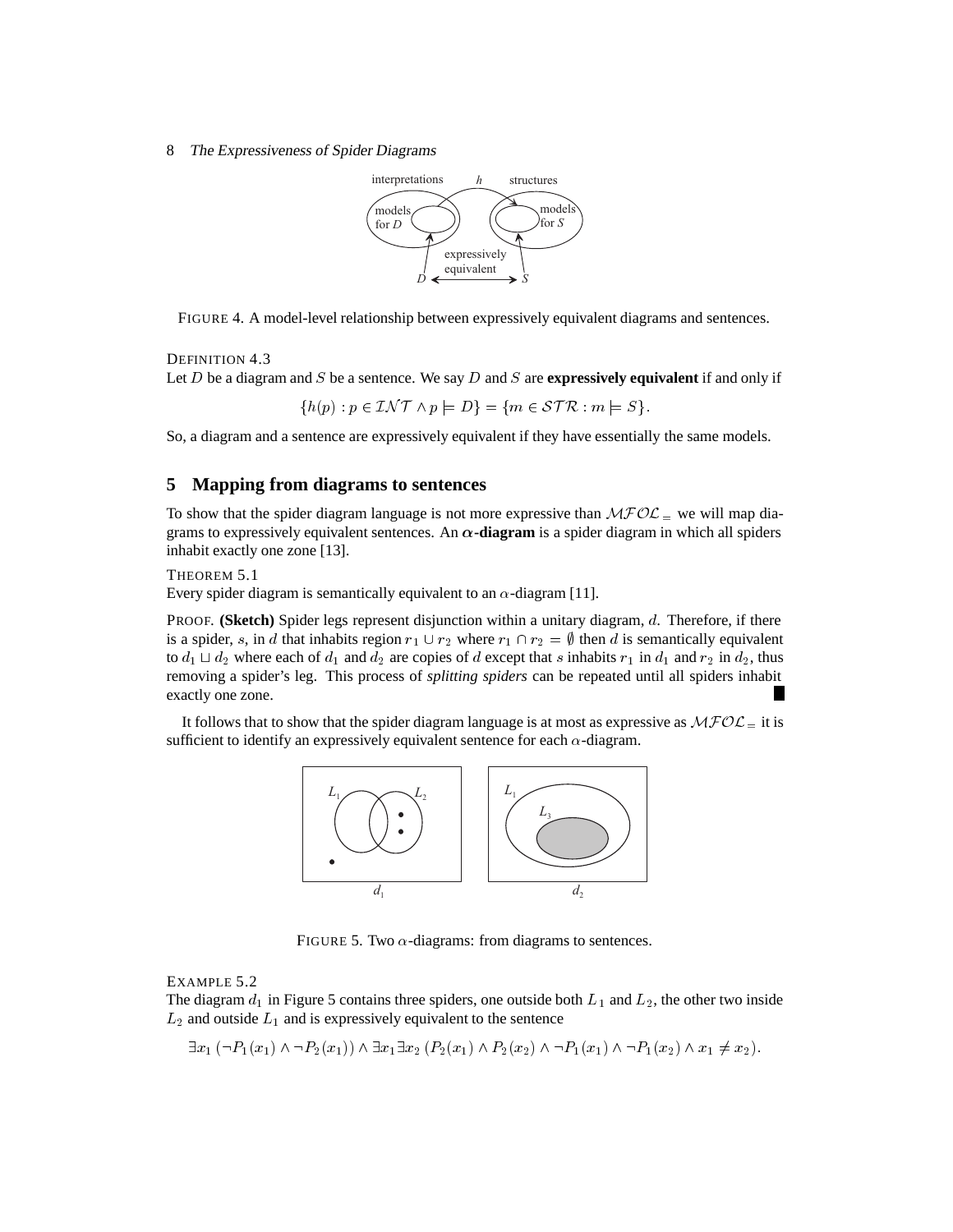The diagram  $d_2$  asserts that no elements can be in  $L_3$  and not in  $L_1$  (due to the missing zone) and no element can be in both  $L_1$  and  $L_3$  (due to the shading) and is expressively equivalent to the sentence

$$
\forall x_1 \neg (P_3(x_1) \land \neg P_1(x_1)) \land \forall x_1 \neg (P_1(x_1) \land P_3(x_1)).
$$

To construct sentences for diagrams, it is useful to map zones to formulae as follows.

#### DEFINITION 5.3

Define a function to map zones to formulae,  $Z \mathcal{F}: Z \times V \to \mathcal{F}(\mathcal{ZF})$  for 'zone formula') by, for each  $(a, b) \in \mathcal{Z} - \{(\emptyset, \emptyset)\}\$ and variable  $x_i$ ,

$$
\mathcal{ZF}((a,b),x_j)=\bigwedge_{L_k\in a}P_k(x_j)\wedge\bigwedge_{L_k\in b}\neg P_k(x_j)
$$

and

$$
\mathcal{ZF}((\emptyset,\emptyset),x_j)=\top.
$$

We use the function  $\mathcal{ZF}$  to construct a sentence of  $\mathcal{MFOL}_{=}$  for each zone in a unitary  $\alpha$ diagram. We shall take these *zone sentences* in conjunction to identify a sentence expressively equivalent to the diagram. We define  $\mathcal{D}_{0}^{\alpha}$  to be the class of all unitary  $\alpha$ -diagrams and  $\mathcal{D}^{\alpha}$  to be the class of all  $\alpha$ -diagrams.

#### DEFINITION 5.4

The partial function  $\mathcal{LS} : \mathcal{Z} \times \mathcal{D}_0^{\alpha} \to \mathcal{S} \ ( \mathcal{Z} \mathcal{S} \text{ for 'zone sentence'})$  is specified for unitary  $\alpha$ -diagram d and zone z in  $VZ(d)$  (recall,  $VZ(d)$  is the Venn zone set of d, defined in Section 2.2) as follows.

1. If z is not shaded in d and  $S({z}, d) = 0$  then

$$
\mathcal{ZS}(z,d)=\top.
$$

2. If z is not shaded in d and  $S({z}, d) = n > 0$  then

$$
\mathcal{ZS}(z,d) = \exists x_1...\exists x_n \Big( \bigwedge_{1 \leq j < k \leq n} \neg(x_j = x_k) \land \bigwedge_{1 \leq k \leq n} \mathcal{ZF}(z,x_k) \Big).
$$

3. If z is either missing from d or is shaded in d and  $S({z}, d) = 0$  then

$$
\mathcal{ZS}(z,d) = \forall x_1 \neg \mathcal{ZF}(z,x_1).
$$

4. If z is shaded in d and  $S({z}, d) = n > 0$  then

$$
\mathcal{ZS}(z,d) = \exists x_1...\exists x_n \Big( \bigwedge_{1 \leq j < k \leq n} \neg(x_j = x_k) \land \bigwedge_{1 \leq k \leq n} \mathcal{ZF}(z, x_k) \land \Big( \forall x_{n+1} \Big( \bigvee_{1 \leq j \leq n} x_{n+1} = x_j \lor \neg \mathcal{ZF}(z, x_{n+1}) \Big) \Big) \Big).
$$

DEFINITION 5.5

Define  $\mathcal{DS}: \mathcal{D}^{\alpha} \to \mathcal{S}$  ( $\mathcal{DS}$  for 'diagram sentence') as follows.

1. If  $d = \perp$  then  $DS(d) = \perp$ .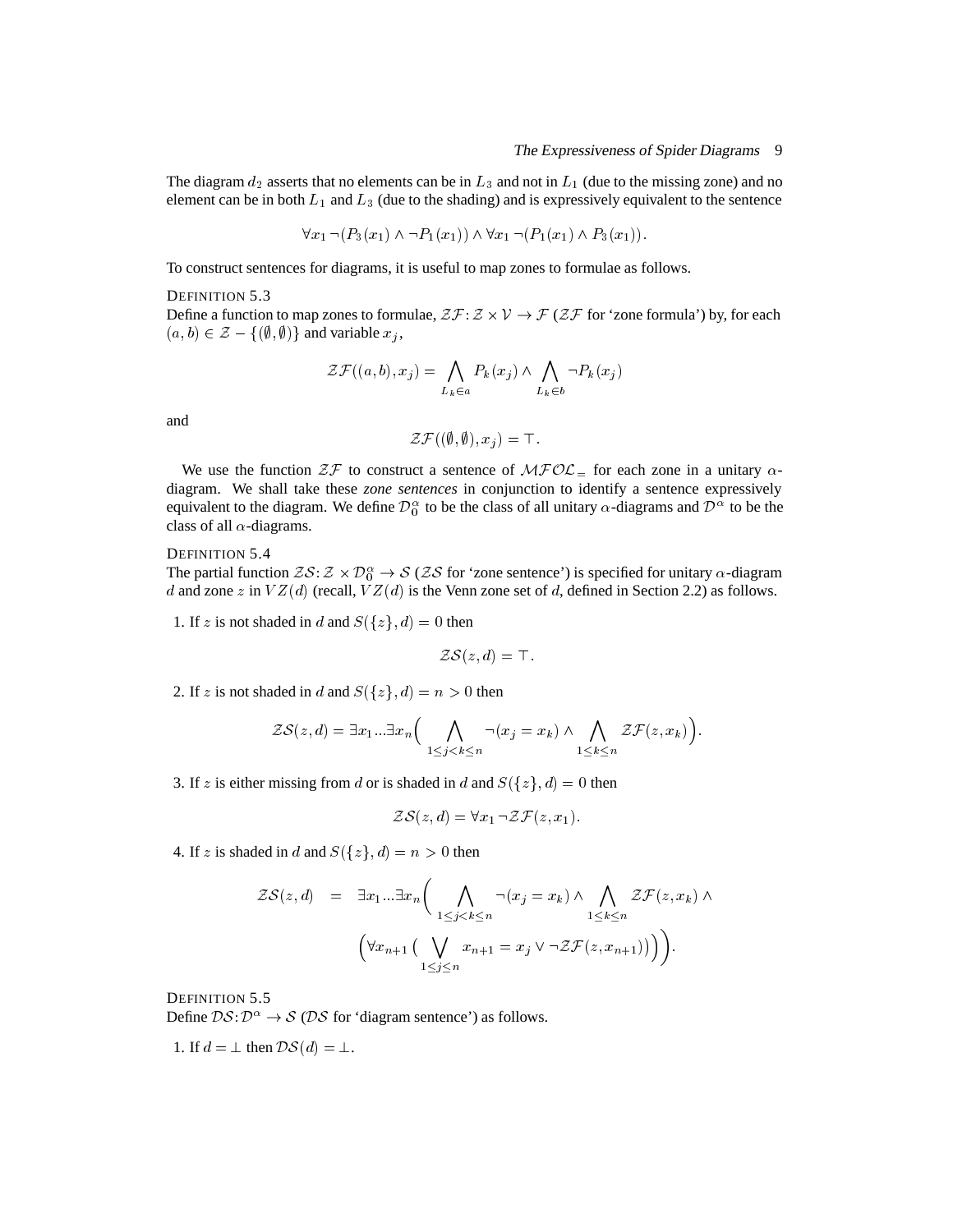2. If  $d \neq \perp$  is a unitary  $\alpha$ -diagram then

$$
\mathcal{DS}(d) = \bigwedge_{z \in VZ(d)} \mathcal{ZS}(z, d).
$$

3. If  $D = \overline{D_1}$  then  $\mathcal{DS}(D) = \neg \mathcal{DS}(D_1)$ . 4. If  $D = D_1 \sqcup D_2$  then  $\mathcal{DS}(D) = (\mathcal{DS}(D_1) \vee \mathcal{DS}(D_2)).$ 5. If  $D = D_1 \sqcap D_2$  then  $\mathcal{DS}(D) = (\mathcal{DS}(D_1) \wedge \mathcal{DS}(D_2)).$ 

We wish to show, for unitary  $\alpha$ -diagram d, that  $DS(d)$  is expressively equivalent to d. To do this, we shall consider each zone of  $d$  in turn. Thus it is useful to consider when an interpretation satisfies a zone, which we now define.

DEFINITION 5.6

Let  $p = (U, \Psi)$  be an interpretation and let d be a unitary  $\alpha$ -diagram. Let  $z \in VZ(d)$ . Given d, we say p **satisfies** z, denoted  $p \models_d z$ , if and only if the following hold.

1. The number of elements in the set represented by  $z$  is at least the number of spiders in  $z$ :

$$
|\Psi(z)| \ge S(\{z\}, d).
$$

2. If z is shaded or missing then the number of elements in the set represented by z equals the number of spiders in  $z$ :

$$
z \in Z^*(d) \cup M Z(d) \Rightarrow |\Psi(z)| = S(\{z\}, d).
$$

LEMMA 5.7

Let  $p = (U, \Psi)$  be an interpretation and let  $d \neq \bot$ ) be a unitary  $\alpha$ -diagram. The interpretation p satisfies  $d$  if and only if  $p$  satisfies all the Venn zones of  $d$ :

$$
p \models d \Leftrightarrow \forall z \in VZ(d) \ p \models_d z.
$$

**PROOF.** (Sketch) Noting that when d is an  $\alpha$ -diagram,  $S(r, d) = T(r, d)$  for each region r in d the result follows from a straightforward restatement of the semantics predicate.

THEOREM 5.8

Let *d* be a unitary  $\alpha$ -diagram. Diagram *d* is expressively equivalent to  $DS(d)$ .

PROOF. **(Sketch)** For each zone,  $z \in VZ(d)$ , in turn, show that

$$
\{h(p) \in \mathcal{INT} : p \models_d z\} = \{m \in \mathcal{STR} : m \models \mathcal{ZS}(z)\}.
$$

F

The result then follows by Lemma 5.7.

COROLLARY 5.9 Let D be an  $\alpha$ -diagram. Then D is expressively equivalent to  $\mathcal{DS}(D)$ .

THEOREM 5.10

The language of spider diagrams is at most as expressive as the language  $MFOL$ <sub>=</sub>.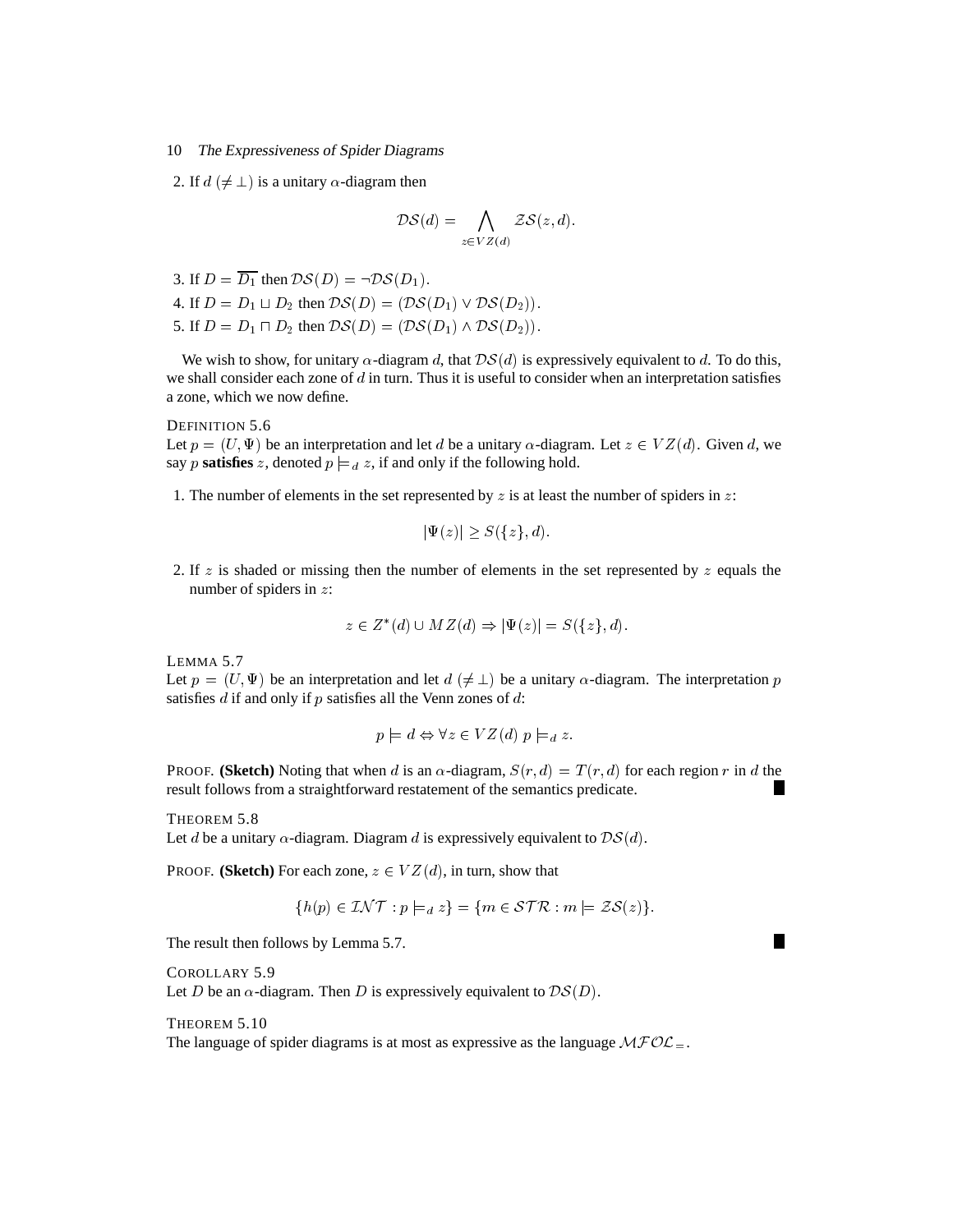#### **6 Mapping from sentences to diagrams**

We now consider the more challenging task of constructing a diagram for a sentence. Since every formula is semantically equivalent to a sentence obtained by prefixing the formula with  $\forall x_i$  for each free variable  $x_i$  (i.e. constructing its universal closure), we only need to identify a diagram expressively equivalent to each sentence.

In [16] Swoboda and Allwein give an algorithm that determines whether a given first-order logic sentence containing only monadic predicates can be *observed* from a given Euler/Venn diagram. Sentences observable from a diagram are logical consequences of the diagram (but the diagram and the sentence are not necessarily expressing the same information). They also give an algorithm to determine if a diagram is observable from a sentence. First they manipulate the sentence into a special normal form that they call Euler/Venn conjunctive normal form (EVCNF). Using this normal form it is then possible to construct a directed acyclic graph (DAG) for the sentence. A DAG is also constructed for the given diagram. Transformation rules are then applied to the DAG for the sentence (analogous to reasoning rules for their Euler/Venn system) to determine whether it can be changed into the DAG arising from the diagram. If it can then the diagram is observable from the sentence. The approach to determine if a sentence is observable from a diagram is similar.

Shin's approach to show Venn-II is equally as expressive as language  $L_0$  ( $\mathcal{MFOL}_{=}$  without equality) is algorithmic [15]. To find a diagram expressively equivalent to a sentence, she first converts the sentence into prenex normal form, say  $Q_1 x_1 \dots Q_n x_n G$  where each  $Q_i$  is a quantifier and G is quantifier free. If  $Q_n$  is universal then G is transformed into conjunctive normal form. If  $Q_n$  is existential then  $G$  is transformed into disjunctive normal form. The quantifier  $Q_n$  is then distributed through  $G$  and as many formulae are removed from its scope as possible. All  $n$  quantifiers are distributed through the sentence in this way. The sentence resulting from this process has no nested quantifiers. A diagram can then be drawn for each of the simple parts of the resulting formula. To adapt this algorithm to find expressively equivalent diagrams for sentences in  $\mathcal{MFOL}_{=}$  that do not involve equality is straightforward.



FIGURE 6. Illustrating Shin's algorithm.

#### EXAMPLE 6.1

Applying Shin's algorithm to the sentence  $\exists x_1 \forall x_2 (P_1(x_1) \vee P_2(x_2))$  gives rise to the diagram shown in Figure 6 (recall that in Venn-II disjunction between diagrams is denoted by connecting them with a straight line segment).

Shin's algorithm does not readily generalize to arbitrary sentences in  $MFOL$  = because = is a dyadic predicate symbol which means nesting of quantifiers cannot necessarily be removed. We take a different approach, modelled on the classic result of Dreben and Goldforb [3, 209–210]. To establish the existence of a diagram expressively equivalent to a sentence we consider models for that sentence. To illustrate the approach we consider relationships between models for  $\alpha$ -diagrams.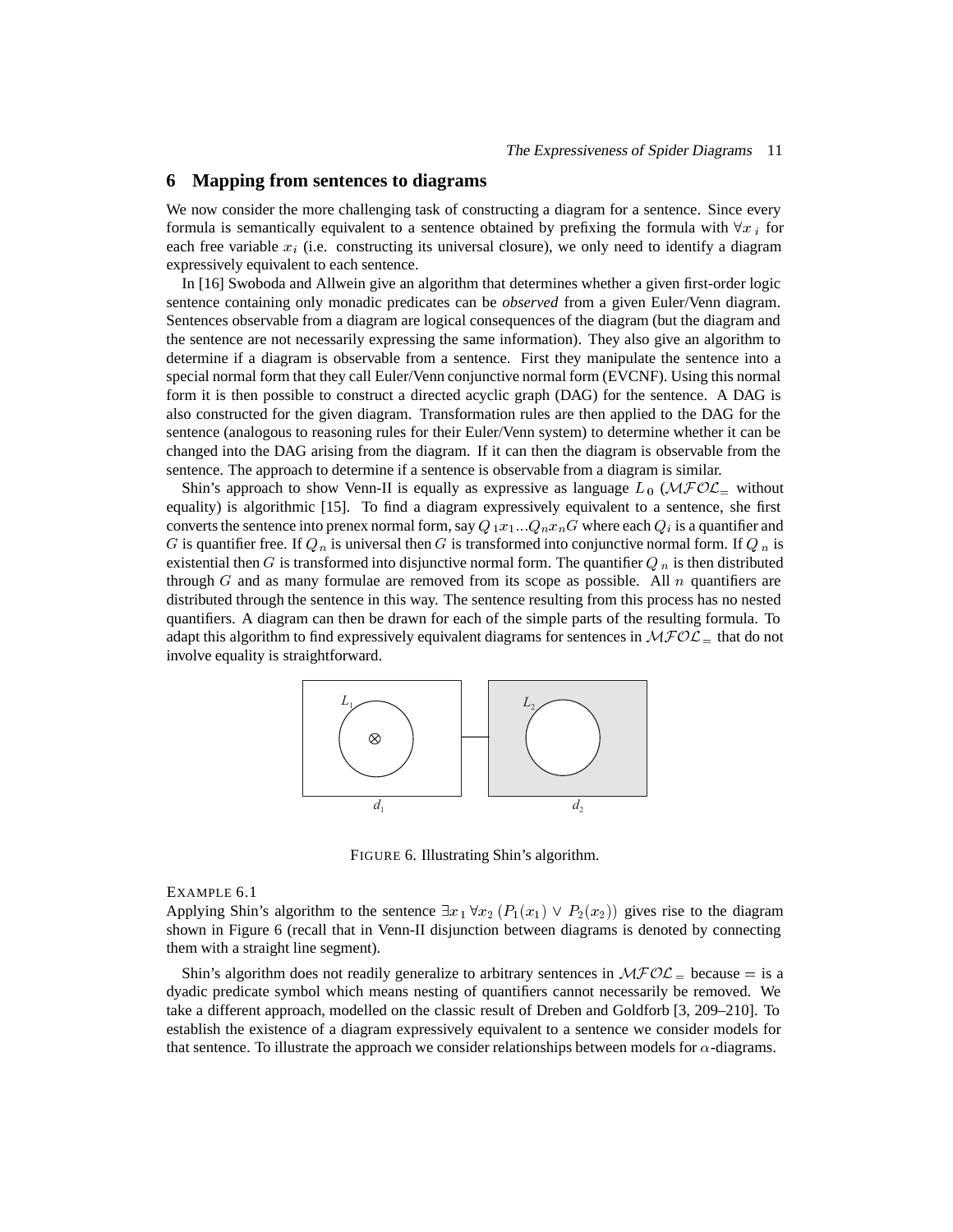

FIGURE 7. Extending models for a diagram.

EXAMPLE 6.2

The diagram in Figure 7 has a *minimal* model (in the sense that the cardinality of the universal set is minimal)  $U = \{1, 2, 3\}, \Psi(L_1) = \{1\}, \Psi(L_2) = \{2, 3\}$  and, for  $i \neq 1, 2, \Psi(L_i) = \emptyset$ . This model can be used to characterize all the models for the diagram, up to isomorphism. We can use this model to generate further models, by adding elements to  $U$  and we may add these elements to images of contour labels if we so choose. As an example, the element  $4$  can be added to  $U$  and we redefine  $\Psi(L_2) = \{2, 3, 4\}$  to give another model for d. No matter what changes we make to the model, we must ensure that the zone  $({L_1}, {L_2})$  always represents a set containing exactly one element or we will create an interpretation that does not satisfy the diagram. We can add elements to all and only the sets represented by zones which are not shaded. Adding elements in this way will generate all models for  $d$ , up to isomorphism.

In considering models for  $MFOL$ <sub>=</sub> sentences we will use the notion of a *predicate intersection set*. This is the interpretation of the conjunction of certain monadic predicate symbols, and thus corresponds to the interpretation of a zone in a diagram. Suppose  $m$  is a model for sentence  $S$ . We will show that if a predicate intersection set satisfies certain cardinality conditions then we can increase the cardinality of that predicate intersection set (enlarging  $m$ ) and still have a model for S. We are able to use this fact to show that there is a finite set of models for  $S$  that can be used to classify all the models for  $S$ . Moreover, we can use this classifying set to construct a diagram expressively equivalent to  $S$ .

#### DEFINITION 6.3

Let m be a structure and let X and Y be finite subsets of  $P$  (the countably infinite set of predicate symbols). Define the **predicate intersection set** in  $m$  with respect to  $X$  and  $Y$ , denoted  $PI(m, X, Y)$ , to be

$$
PI(m, X, Y) = \bigcap_{P_i \in X} P_i^m \cap \bigcap_{P_i \in Y} \overline{P_i^m}
$$

(recall that  $P_i^m$  is the interpretation of  $P_i$  in m). We define  $\bigcap$ - 1 - 2  $P_i^m = \bigcap$ - . - - $P_i^m = U$  where U is

the domain of  $m$ .

In the context of  $MFOL_{=}$ , we will identify all the structures that can be generated from a given structure,  $m$ , by adding or renaming elements subject to cardinality restrictions determined by sentence  $S$ . We will call this class of structures generated by  $m$  the *cone* of  $m$ , given  $S$ . For each sentence,  $S$ , we will show that there is a finite set of models, the union of whose cones is precisely the collection of models for  $S$ . Formalizing and proving this insight is the kernel of the result here. Central to our approach is the notion of *similar structures with respect to* S. To define similar structures we use the maximum number of *nested quantifiers* in  $S<sup>2</sup>$ .

<sup>&</sup>lt;sup>2</sup>The maximum number of nested quantifiers in  $S$  is called the **quantifier rank** of  $S$  [4].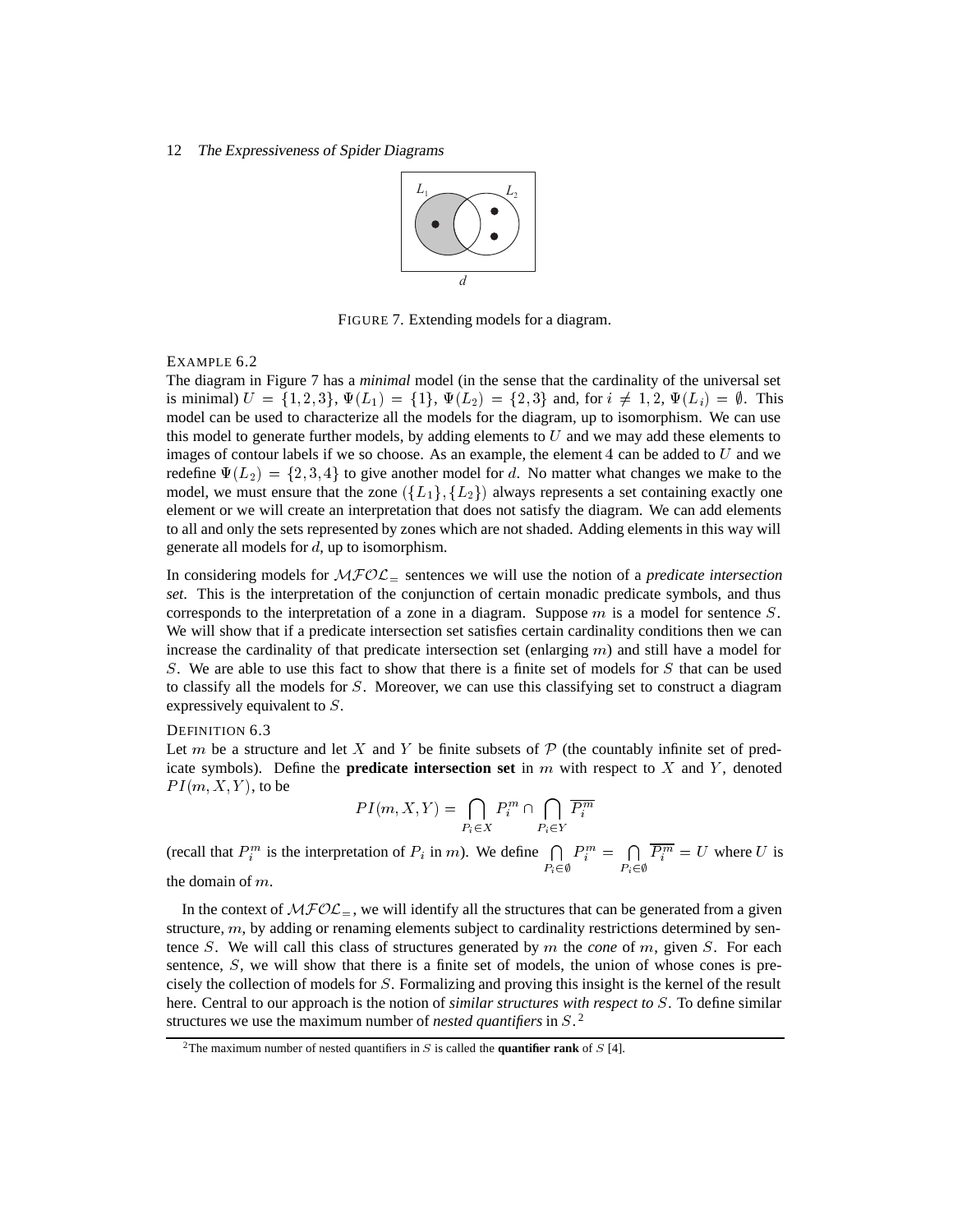EXAMPLE 6.4

Let S be the sentence  $\forall x_1 P_1(x_1) \land \forall x_1 \exists x_2 \neg (x_1 = x_2)$ . The formula  $\forall x_1 P_1(x_1)$  has one nested quantifier and  $\forall x_1 \exists x_2 \neg (x_1 = x_2)$  has two nested quantifiers. Therefore the maximum number of nested quantifiers in  $S$  is two. Now,  $n$  nested quantifiers introduce  $n$  variable names, and so it is only possible to talk about (at most) *n* distinct individuals within the body of the formula. This has the effect of limiting the complexity of what can be said by such a formula. In the particular case here, this observation has the effect that if a model for  $S$  has at least two elements in certain predicate intersection sets then  $S$  does not place an upper bound on the cardinalities of those predicate intersection sets.

In a model for S, the interpretation of  $P_1$  has to contain all the elements, of which there must be at least two. Also, S constrains the predicate intersection set  $PI(m, \emptyset, \{P_1\})$  to have cardinality zero. As an example, we consider two models,  $m_1$  and  $m_2$  with domains  $U_1 = \{1, 2, 3, 4\}$  and  $U_2$  $\{1, 2, 5, 6, 7\}$ , respectively, that are characterized by  $P_1^{m_1} = \{1, 2, 3, 4\}$  and  $P_1^{m_2} = \{1, 2, 5, 6, 7\}$ . Now

$$
|PI(m_1, \emptyset, \{P_1\})| = |\emptyset| = 0 < 2 \quad \text{and} \quad |PI(m_2, \emptyset, \{P_1\})| = |\emptyset| = 0 < 2.
$$

Also

$$
|PI(m_1, \{P_1\}, \emptyset)| = |U_1| \ge 2 \quad \text{and} \quad |PI(m_2, \{P_1\}, \emptyset)| = |U_2| \ge 2,
$$

so S cannot place an upper bound on  $|PI(m, \{P_1\}, \emptyset)|$ . We can think of  $m_1$  and  $m_2$  as each enlarging the model  $m_3$  with domain  $U_3 = \{1, 2\}$  where  $P_1^{m_3} = \{1, 2\}$  and  $P_j^{m_3} = \emptyset$ , for all  $j \neq 1$ .

The following definition, Lemmas 6.6, 6.8 and Corollary 6.7 are adapted (by changing the notation and adding details to the proofs) from [3, 209–210].

#### DEFINITION 6.5

Let S be a sentence and define  $q(S)$  to be the maximum number of nested quantifiers in S and  $P(S)$ to be the set of monadic predicate symbols in S. Two structures  $m_1$  and  $m_2$  are called **similar with respect to**  $S$  if and only if for each subset  $X$  of  $P(S)$ , either

(1) 
$$
PI(m_1, X, P(S) - X) = PI(m_2, X, P(S) - X)
$$
 or  
(2)  $|PI(m_1, X, P(S) - X) \cap PI(m_2, X, P(S) - X)| \ge q(S)$ 

and, in addition to (1) or (2), for all subsets Y of  $P(S)$  such that  $X \neq Y$ ,

$$
PI(m_1, X, P(S) - X) \cap PI(m_2, Y, P(S) - Y) = \emptyset.
$$

In the previous example,  $m_1$ ,  $m_2$  and  $m_3$  are all similar with respect to S. There is a close relationship between the notions of similar structures and homomorphic structures, although they are not equivalent. Consider the structures  $m_4$  and  $m_5$  defined below:

$$
m_4 = \{\{1\}, \{(1,1)\}, \{1\}, \emptyset, \emptyset, \ldots\}
$$

and

$$
m_5 = \langle \{2\}, \{(2,2)\}, \{2\}, \emptyset, \emptyset, \ldots \rangle.
$$

These structures are homomorphic (indeed, they are isomorphic) but they are not similar with respect to the sentence  $\forall x_1 (P_1(x_1) \lor P_2(x_1))$ . For example,

$$
PI(m_4, \{P_1\}, \{P_2\}) = \{1\} \neq PI(m_5, \{P_1\}, \{P_2\}) = \{2\},
$$

so

$$
|PI(m_4, \{P_1\}, \{P_2\}) \cap PI(m_5, \{P_1\}, \{P_2\})| = |\emptyset| \not\ge q(\forall x_1 (P_1(x_1) \lor P_2(x_1))) = 1.
$$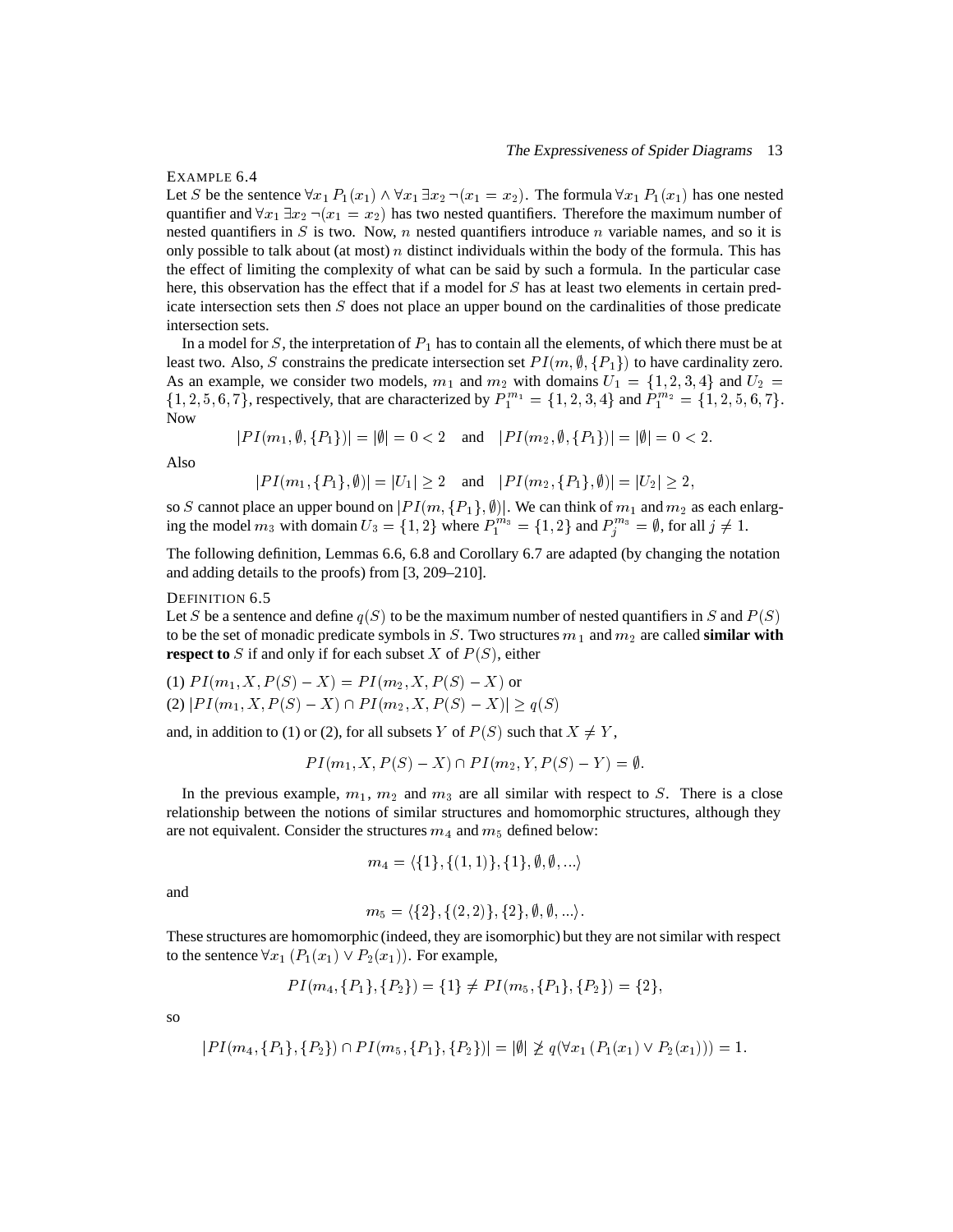Therefore, when  $X = \{P_1\}$ , neither condition (1) nor condition (2) in the definition of similar structures hold for  $m_4$  and  $m_5$ . We also observe that, given a sentence S, if we restrict the set of predicate symbols in our language  $\mathcal{MFOL}_{=}$  to include only those in S (i.e  $P(S)$ ), along with equality, then similar structures are also homomorphic.

#### LEMMA 6.6

Let S be a sentence. Let  $m_1$  and  $m_2$  be similar structures with respect to S and with domains  $U_1$ and  $U_2$  respectively. For all (not necessarily proper) subformulas  $G$  of  $S$  and for each assignment of values in  $U_1 \cap U_2$  to the free variables (if any) of G, G is true in  $m_1$  under the assignment if and only if  $G$  is true in  $m_2$  under the assignment.

PROOF. The proof is by induction on the complexity of  $G$  (i.e. the depth of  $G$  in an inductive construction of formulae). If G is atomic, then G is  $P_k(v)$  or  $v = w$ . In the case when  $v = w$  the result is obvious. For  $P_k(v)$ , assign  $x \in U_1 \cap U_2$  to v. Suppose  $P_k(v)$  is true in  $m_1$  under this assignment. We will show that  $P_k(v)$  is true in  $m_2$  under this assignment. Now, there exist X and Y, both subsets of  $P(S)$ , such that

$$
x \in PI(m_1, X, P(S) - X) \cap PI(m_2, Y, P(S) - Y).
$$

Moreover, since  $P_k(v)$  is true in  $m_1$  under this assignment,  $P_k \in X$ . Since  $m_1$  and  $m_2$  are similar with respect to S it follows that  $X = Y$ . Thus  $P_k(v)$  is true in  $m_2$  under this assignment. The converse is similar.

If G is  $H_1 \vee H_2$ ,  $H_1 \wedge H_2$  or  $\neg H_1$ , then the result follows immediately if it holds for  $H_1$  and  $H_2$ separately.

Let G be  $\exists vH$ , and suppose an assignment of values in  $U_1 \cap U_2$  to the free variables of G is fixed. Let Y be the set of values so assigned. Since G is a subformula of S, it contains at most  $q(S) - 1$ free variables. Hence  $|Y| < q(S)$ . Suppose G is true in  $m_1$  under the assignment. Hence there is an a in  $U_1$  such that H is true in  $m_1$  when, additionally, the variable v is assigned the value a. If  $a \in U_2$ , then by the inductive hypothesis, H is true in  $m_2$  under the augmented assignment.

Suppose therefore that a is not in  $U_2$ , and let a be in  $PI(m_1, X, P(S) - X)$ , where  $X \subseteq P(S)$ . Thus

$$
PI(m_1, X, P(S) - X) \neq PI(m_2, X, P(S) - X),
$$

so

$$
PI(m_1, X, P(S) - X) \cap PI(m_2, X, P(S) - X)
$$

has cardinality at least  $q(S)$ . But then there is an element b of  $(PI(m_1, X, P(S) - X) \cap PI(m_2, X,$  $P(S) - X$ ) – Y. Let  $\gamma: U_1 \to U_1$  carry a to b, b to a and every other member of  $U_1$  to itself. Then  $\gamma$  is an automorphism of the structure  $m_1$ , because the sets  $PI(m_1, X, P(S) - X)$  completely characterize the model  $m_1$  by partitioning the elements according to which of the monadic predicates that they satisfy and interchanging two elements within the same partition therefore changes none of the logical properties of the structure, and  $\gamma$  is the identity on Y. Hence H is true in  $m_1$  under the original assignment augmented by assigning  $b$  to  $v$ . Then, by the inductive hypothesis,  $H$  is true in  $m_2$  under this augmented assignment, so  $\exists vH$  is true in  $m_2$  under the original assignment. We have shown that if G is true in  $m_1$  then G is true in  $m_2$ . The converse is similar.

The case  $G = \forall v H$  remains. Since G is logically equivalent to  $\neg \exists v \neg H$  the preceding arguments suffice.

COROLLARY 6.7

If  $m_1$  and  $m_2$  are similar structures with respect to S, then  $m_1$  is a model for S if and only if  $m_2$  is a model for  $S$ .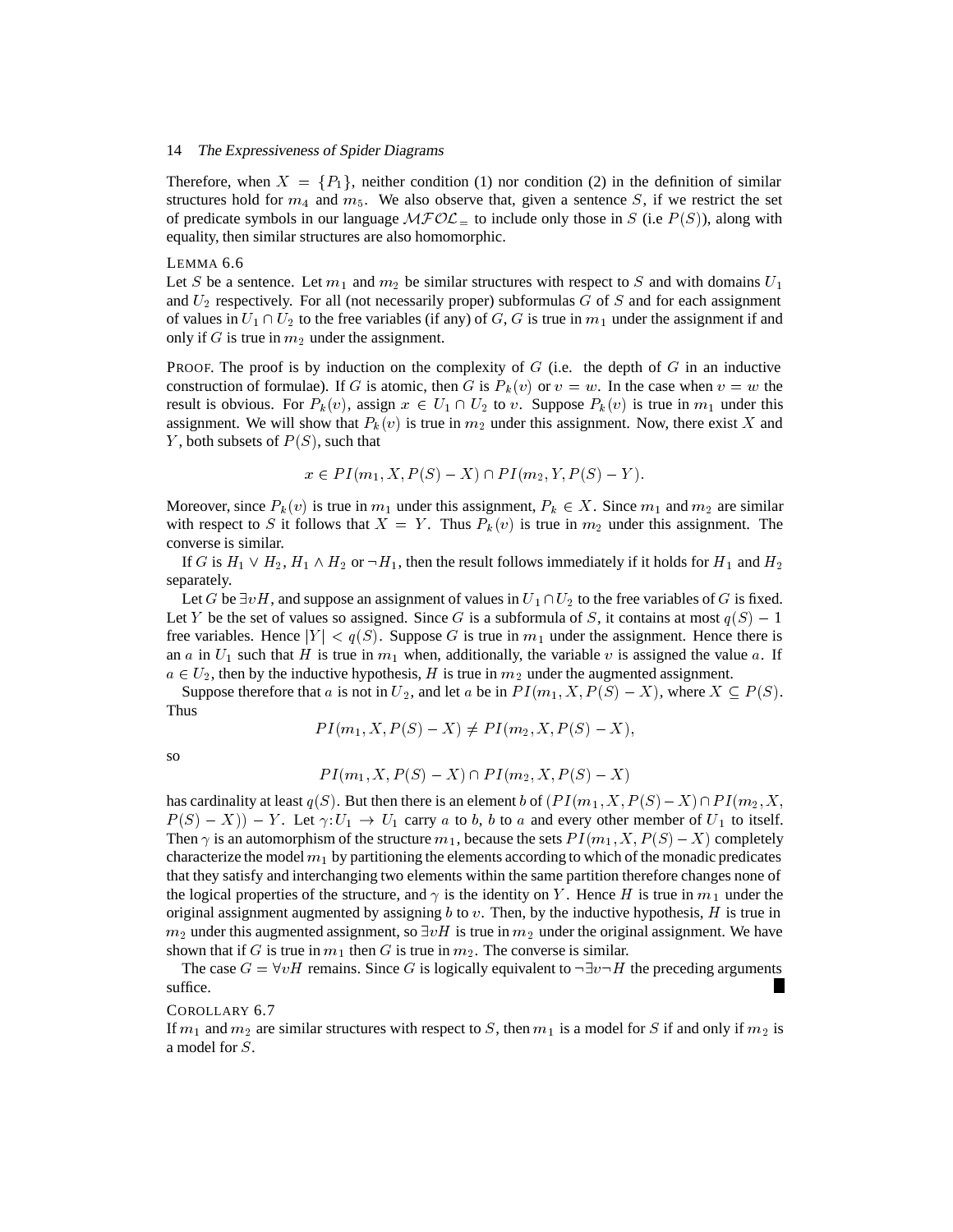LEMMA 6.8

Let S be a sentence. If S has a model of any cardinality at least  $2^{|P(S)|}q(S)$  then S has models of every cardinality at least  $2^{|P(S)|}q(S)$ .

**PROOF.** Suppose S has a model  $m_1$  with universe  $U_1$  of cardinality at least  $2^{|P(S)|}q(S)$ . Then  $|PI(m_1, X, P(S) - X)| \ge q(S)$  for at least one  $X \subseteq P(S)$ . So, for each  $j \ge 2^{|P(S)|} q(S)$  there is a structure  $m_2$  similar to  $m_1$  whose universe has cardinality j. Hence there are models for S with every cardinality at least  $2^{|P(S)|}q(S)$ . H.

The (upward) Löwenheim–Skolem theorem tells us that if a sentence of first-order logic has a model of a particular *infinite* cardinality, then it has models of all larger cardinalities; it is not the case that this holds for finite models. A simple counterexample is the sentence which states that  $P$ is an equivalence relation all of whose equivalence classes are of size two; the finite models of this will necessarily have even cardinality.

DEFINITION 6.9

Let S be a sentence and suppose m is a model for S. If the cardinality of m is at most  $2^{|P(S)|}q(s)$ then we say m is a **small model** for S. Otherwise we say m is a **large model** for S.

#### DEFINITION 6.10

Let S be a sentence and suppose  $m_1$  is a small model for S. An **S-extension** of  $m_1$  is a structure,  $m_2$ , for  $\mathcal{MFOL}_=$  such that for each subset, X, of  $P(S)$ 

$$
PI(m_1, X, P(S) - X) \subseteq PI(m_2, X, P(S) - X)
$$

and, if  $|PI(m_1, X, P(S) - X)| < q(S)$  then

$$
PI(m_1, X, P(S) - X) = PI(m_2, X, P(S) - X).
$$

The **cone** of  $m_1$  given S, denoted  $cone(m_1, S)$ , is a class of structures such that  $m_2 \in cone(m_1, S)$ if and only if  $m_2$  is isomorphic to some S-extension of  $m_1$ .

The cone of  $m$  given  $S$  contains models for  $S$  that can be restricted to (models isomorphic to)  $m$ . We can think of elements of  $cone(m, S)$  as extending m in certain 'directions' and fixing m in others.

#### EXAMPLE 6.11

Let S be the sentence  $\exists x_1 \exists x_2 P_1(x_1) \vee P_2(x_2)$  which has  $q(S) = 2$ . So, if we have predicate intersection sets containing two or more elements we can add arbitrarily many elements to them and preserve the fact that  $S$  holds. Consider

$$
m = \langle \{1, 2, 3, 4\}, =^m, \{1, 2\}, \emptyset, \emptyset, \ldots \rangle.
$$

A visual analogy of  $cone(m, S)$  can be seen in Figure 8. The structure

$$
m_1 = \langle \{1, 2, 3, 4, 5, 6\}, \pm^{m_1}, \{1, 2, 5\}, \emptyset, \emptyset, \ldots \rangle
$$

can be obtained from m, extending  $PI(m, \emptyset, \{P_1, P_2\})$  and  $PI(m, \{P_1\}, \{P_2\})$  by adding elements to these sets (and the domain), but keeping  $PI(m, \{P_2\}, \{P_1\})$  and  $PI(m, \{P_1, P_2\}, \emptyset)$  fixed.

EXAMPLE 6.12

Let S be the sentence  $\forall x_1 \forall x_2 x_1 = x_2$  and consider the structure  $m_1 = \langle \{1\}, \equiv^{m_1}, \emptyset, \emptyset, \emptyset, \ldots \rangle$ which satisfies  $S$ . We have the following cone for  $m_1$ :

$$
cone(m_1, S) = \{m_2 \in \mathcal{STR} : |PI(m_1, \emptyset, \emptyset)| = |\{1\}| = |PI(m_2, \emptyset, \emptyset)|\}.
$$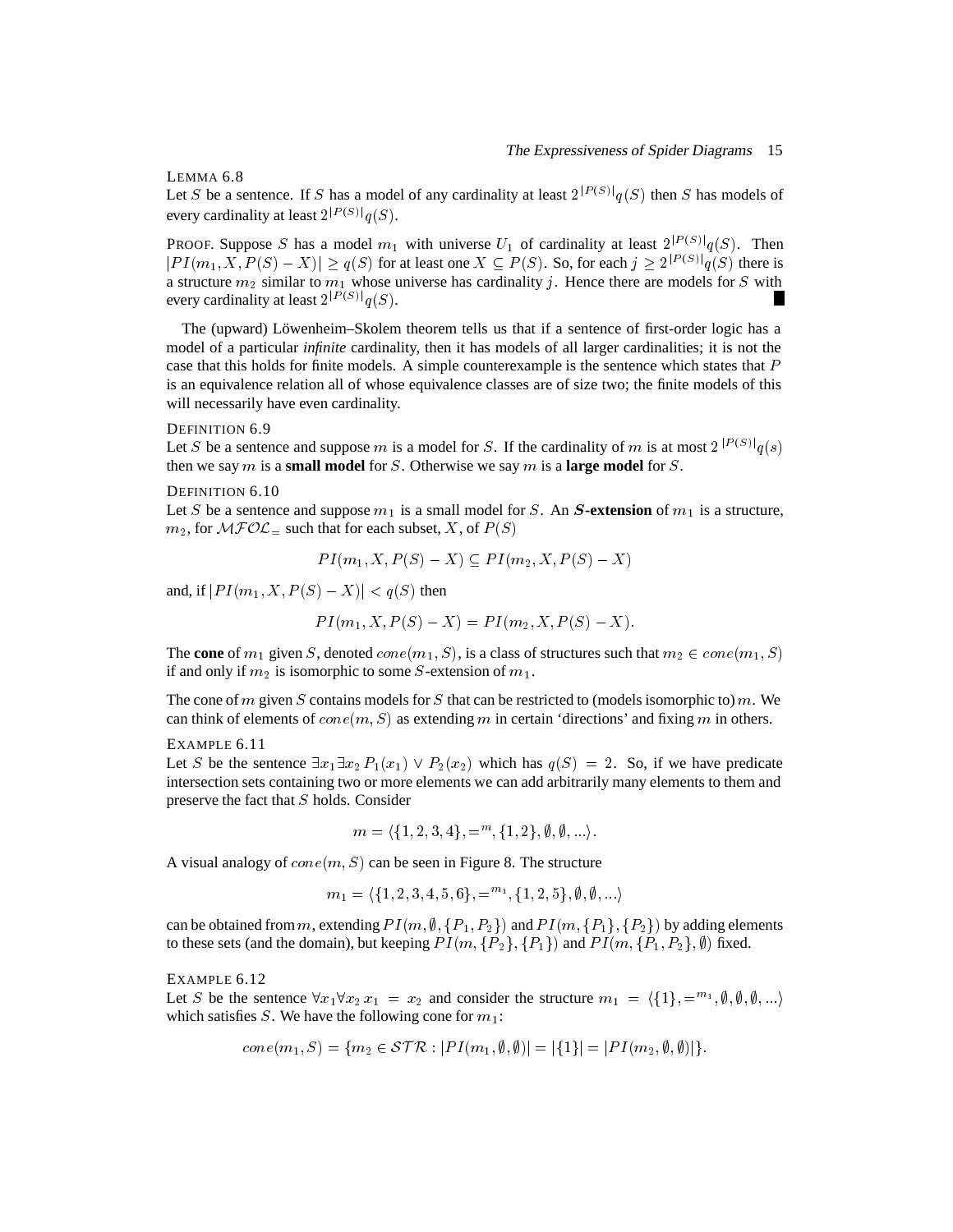16 The Expressiveness of Spider Diagrams



FIGURE 8. Visualizing cones.

The class  $cone(m_1, S)$  contains only structures that are models for S but does not contain them all, for example  $m_3 = \langle \emptyset, \emptyset, \dots \rangle$  satisfies S but  $m_3$  is not in  $cone(m_1, S)$ . All models for S are in the class  $cone(m_1, S) \cup cone(m_3, S)$ . In this sense,  $m_1$  and  $m_3$  classify all the models for S. We can draw a diagram expressively equivalent to S using information given by  $m_1$  and  $m_3$ . This diagram is a disjunction of two unitary diagrams, shown in Figure 9.



FIGURE 9. A diagram expressively equivalent to  $\forall x_1 \forall x_2 x_1 = x_2$ .

LEMMA 6.13

Let S be a sentence and suppose  $m_1$  is a large model for S. Then there exists a small model,  $m_2$ , for S such that  $m_1 \in cone(m_2, S)$ .

PROOF. Define  $m_2$  as follows. Let X be a subset of  $P(S)$ . If  $|PI(m_1, X, P(S)-X)| < q(S)$  define  $M_X = PI(m_1, X, P(S)-X)$ . Otherwise define  $M_X$  to be some chosen subset of  $PI(m_1, X, P(S)-X)$ . X) with cardinality  $q(S)$ . The domain of  $m<sub>2</sub>$  is

$$
U_2 = \bigcup_{X \subseteq P(S)} M_X.
$$

The set  $U_2$  has cardinality at most  $2^{|P(S)|}q(S)$ . Define, for each  $P_i \in \mathcal{P}$ ,  $P_i^{m_2} = P_i^{m_1} \cap U_2$ . We will show that structure  $m_2$  is similar to  $m_1$  and we will refer to the domain of  $m_1$  by  $U_1$ . Let X be a subset of  $P(S)$ . Now

$$
PI(m_2, X, P(S) - X) = \bigcap_{P_i \in X} P_i^{m_2} \cap \bigcap_{P_i \in P(S) - X} \overline{P_i^{m_2}}
$$
  
= 
$$
\bigcap_{P_i \in X} (P_i^{m_1} \cap U_2) \cap \bigcap_{P_i \in P(S) - X} \overline{(P_i^{m_1} \cap U_2)}
$$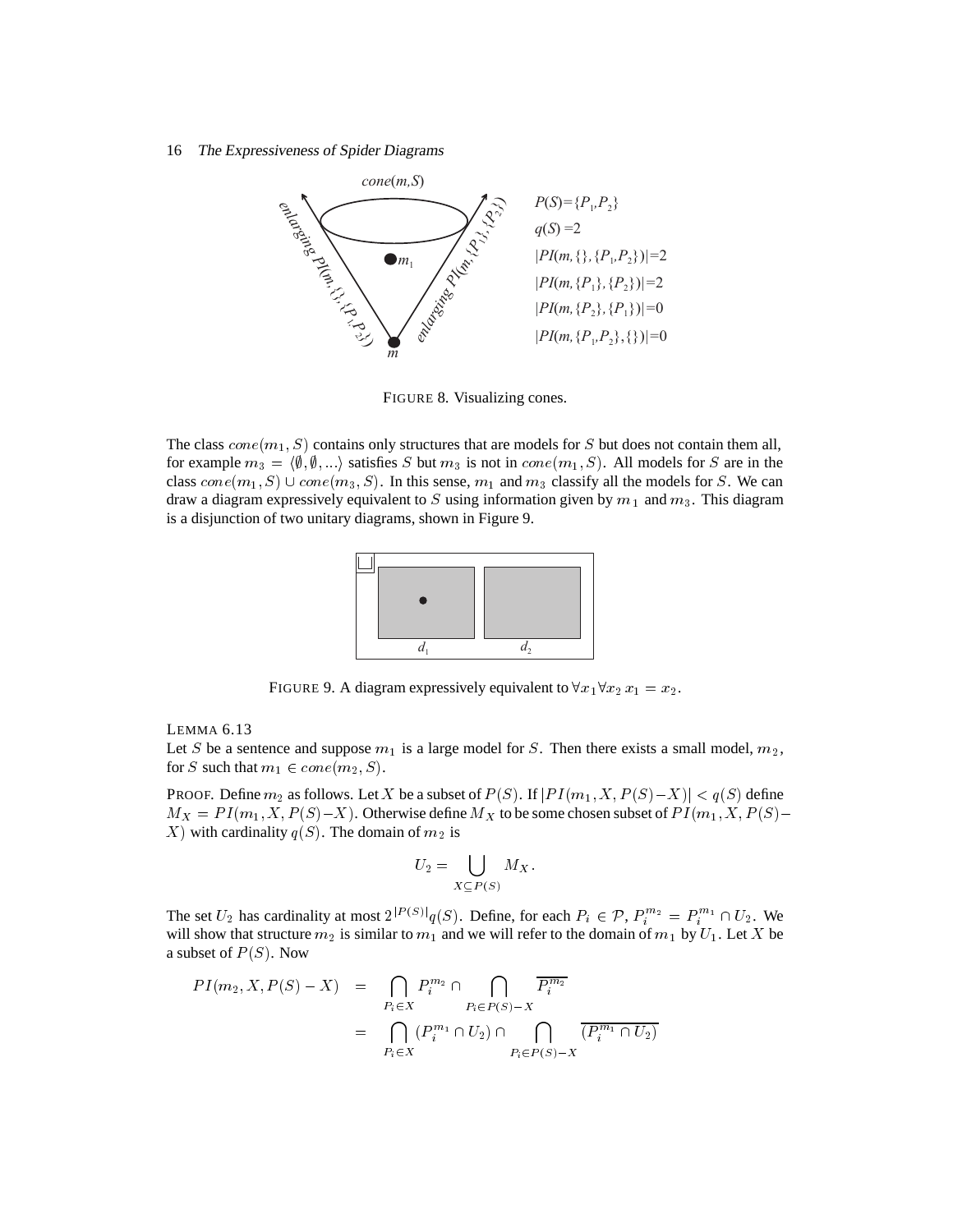$$
= U_2 \cap \bigcap_{P_i \in X} P_i^{m_1} \cap (U_2 - \bigcup_{P_i \in P(S)-X} P_i^{m_1})
$$
  
\n
$$
= U_2 \cap \bigcap_{P_i \in X} P_i^{m_1} \cap (U_1 - \bigcup_{P_i \in P(S)-X} P_i^{m_1}) \text{ since } U_2 \subseteq U_1
$$
  
\n
$$
= U_2 \cap PI(m_1, X, P(S) - X).
$$

It follows that  $PI(m_2, X, P(S) - X) \subseteq PI(m_1, X, P(S) - X)$ .

Suppose that  $|PI(m_1, X, P(S))| \ge q(S)$ . Then there is a subset of  $PI(m_1, X, P(S) - X)$  with cardinality  $q(S)$  that is also a subset of  $U_2$ , namely  $M_X$ . In which case  $|PI(m_2, X, P(S) - X)| =$  $q(s)$  and  $|PI(m_1, X, P(S) - X) \cap PI(m_2, X, P(S) - X)| \geq q(S)$ .

Alternatively,  $|PI(m_1, X, P(S) - X)| < q(S)$ . In which case  $PI(m_1, X, P(S) - X) \subseteq U_2$ . Hence

$$
PI(m_1, X, P(S) - X) = PI(m_2, X, P(S) - X).
$$

Let Y be a subset of  $P(S)$  that is distinct from X. Now

$$
PI(m_1, X, P(S) - X) \cap PI(m_1, Y, P(S) - Y) = \emptyset
$$

and

$$
PI(m_2, Y, P(S) - Y) \subseteq PI(m_1, Y, P(S) - Y).
$$

Therefore

$$
PI(m_1, X, P(S) - X) \cap PI(m_2, Y, P(S) - Y) = \emptyset.
$$

Hence  $m_1$  and  $m_2$  are similar with respect to S. By Corollary 6.7,  $m_2$  is a model for S, so  $m_2$  is a small model for  $S$ .

We now show that  $m_1$  is in the class  $cone(m_2, S)$ . For each subset X of  $P(S)$ , we have

$$
PI(m_2, X, P(S) - X) \subseteq PI(m_1, X, P(S) - X).
$$

If

$$
|PI(m_2, X, P(S) - X)| < q(S)
$$

then

$$
PI(m_2, X, P(S) - X) = PI(m_1, X, P(S) - X)
$$

and it follows that  $m_1$  is an S-extension of  $m_2$ . Hence  $m_1$  is in the class  $cone(m_2, S)$ . Thus for each large model,  $m_1$ , for S there exists a small model,  $m_2$ , for S such that  $m_1 \in cone(m_2, S)$ .

LEMMA 6.14

Let  $m_1$  be a small model for sentence S. Then  $cone(m_1, S)$  only contains models for S.

PROOF. It is sufficient to prove that any  $S$ -extension of  $m<sub>1</sub>$  is a model for  $S$ , since it is clear that isomorphism preserves the sentences modelled by structures. Let  $m_2$  be an S-extension of  $m_1$ . We will show that  $m_2$  is similar to  $m_1$ , with respect to S. Since  $m_2$  is an S-extension of  $m_1$ , it is the case that, for each subset X of  $P(S)$ ,

$$
PI(m_1, X, P(S) - X) \subseteq PI(m_2, X, P(S) - X)
$$

and, when  $|PI(m_1, X, P(S) - X)| < q(S)$ ,

$$
PI(m_1, X, P(S) - X) = PI(m_2, X, P(S) - X).
$$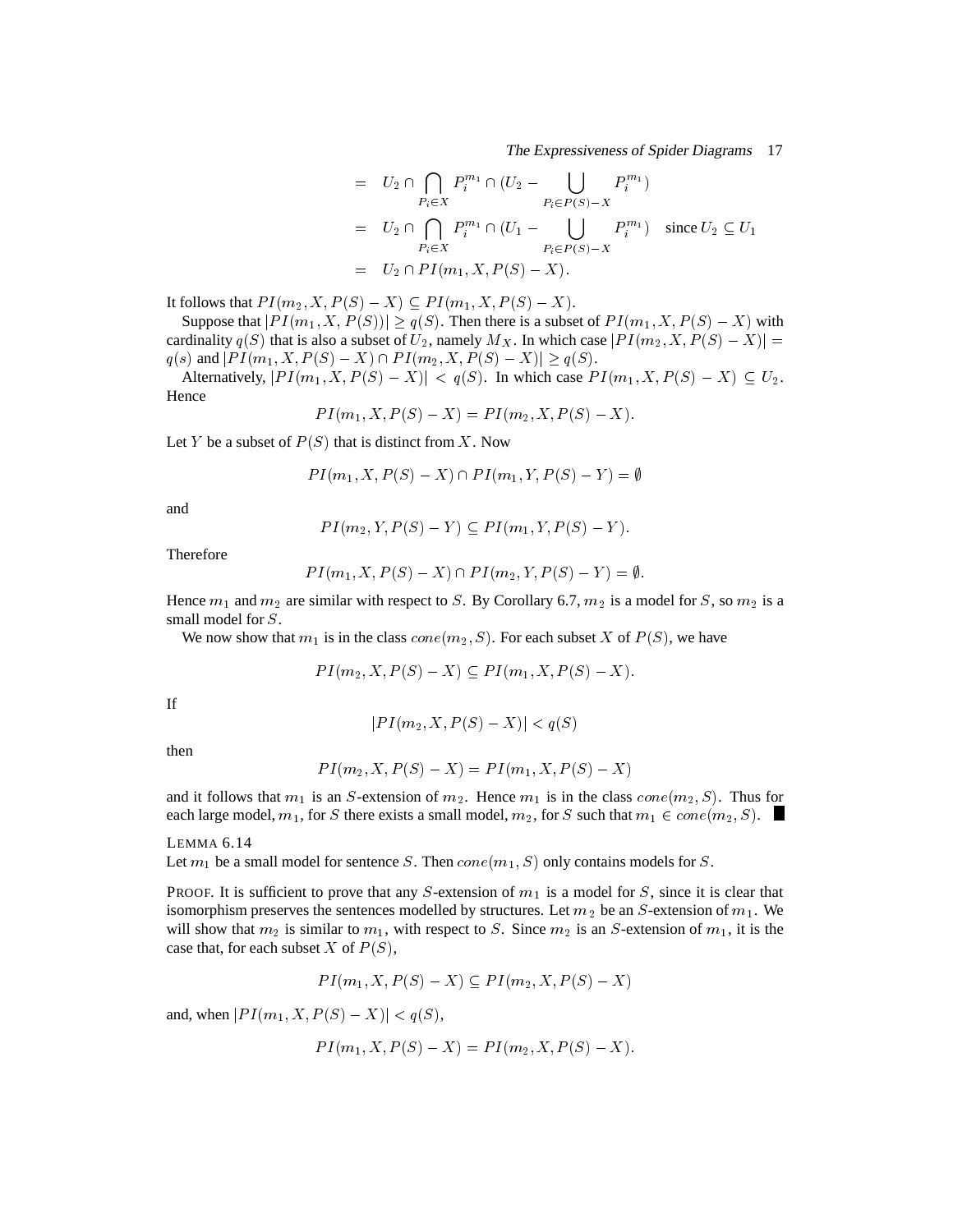Let  $Y \subseteq P(S)$ ) such that  $Y \neq X$ . Now

$$
PI(m_2, X, P(S) - X) \cap PI(m_2, Y, P(S) - Y) = \emptyset.
$$

Furthermore

$$
PI(m_1, X, P(S) - X) \subseteq PI(m_2, X, P(S) - X),
$$

thus

$$
PI(m_1, X, P(S) - X) \cap PI(m_2, Y, P(S) - Y) = \emptyset.
$$

Therefore  $m_2$  is similar to  $m_1$ , with respect to S. By Corollary 6.7,  $m_2$  is a model for S.

We will show that, given a sentence,  $S$ , there is a finite set of small models, the union of whose cones gives rise to only and all the models for  $S$ . We are able to use these models to identify a diagram expressively equivalent to  $S$ . In order to identify such a finite set we require the notion of *partial isomorphism* between structures.

#### DEFINITION 6.15

Let  $m_1$  and  $m_2$  be structures for  $\mathcal{MFOL}_=$  with domains  $U_1$  and  $U_2$  respectively. Let Q be a set of monadic predicate symbols. If there exists a bijection  $\gamma: U_1 \to U_2$  such that

$$
\forall P_i \in Q \,\forall x \in U_1 \,(x \in P_i^{m_1} \Leftrightarrow \gamma(x) \in P_i^{m_2}),
$$

then  $m_1$  and  $m_2$  are **isomorphic restricted to**  $\boldsymbol{Q}$  and  $\gamma$  is a **partial isomorphism**.

#### LEMMA 6.16

Let S be a sentence and let  $m_1$  and  $m_2$  be structures. If  $m_1$  and  $m_2$  are isomorphic restricted to  $P(S)$  then  $m_1$  is a model for S if and only if  $m_2$  is a model for S.

LEMMA 6.17

There are finitely many small models for sentence S, up to isomorphism restricted to  $P(S)$ .

PROOF. **(Sketch)** There is a finite choice for the size of each of the predicate intersection sets (because they are small) and a finite number of these, given  $P(S)$ .

LEMMA 6.18

Let S be a sentence and let  $m_1$  and  $m_2$  be structures isomorphic restricted to  $P(S)$ . If  $m_1$  and  $m_2$ are small models for S then  $cone(m_1, S) = cone(m_2, S)$ .

PROOF. Since  $m_1$  and  $m_2$  are isomorphic restricted to  $P(S)$ , for each subset X of  $P(S)$  it is the case that

$$
|PI(m_1, X, P(S) - X)| = |PI(m_2, X, P(S) - X)|.
$$

For each S-extension of  $m_1$  there is an S-extension of  $m_2$  to which  $m_1$  is isomorphic, shown by extending  $\gamma$  in the obvious way. Similarly any S-extension of  $m_2$  is isomorphic to an S-extension of  $m_1$ . It follows that  $cone(m_1, S) = cone(m_2, S)$ .

DEFINITION 6.19

Let S be a sentence. A set of small models,  $c(S)$ , for S is called a **classifying set of models** for S if for each small model,  $m_1$ , for S there is a unique  $m_2$  in  $c(S)$  such that  $m_1$  and  $m_2$  are isomorphic, restricted to  $P(S)$ .

#### LEMMA 6.20

Let  $S$  be a sentence. Then there exists a set of classifying models for  $S$  and all such sets are finite.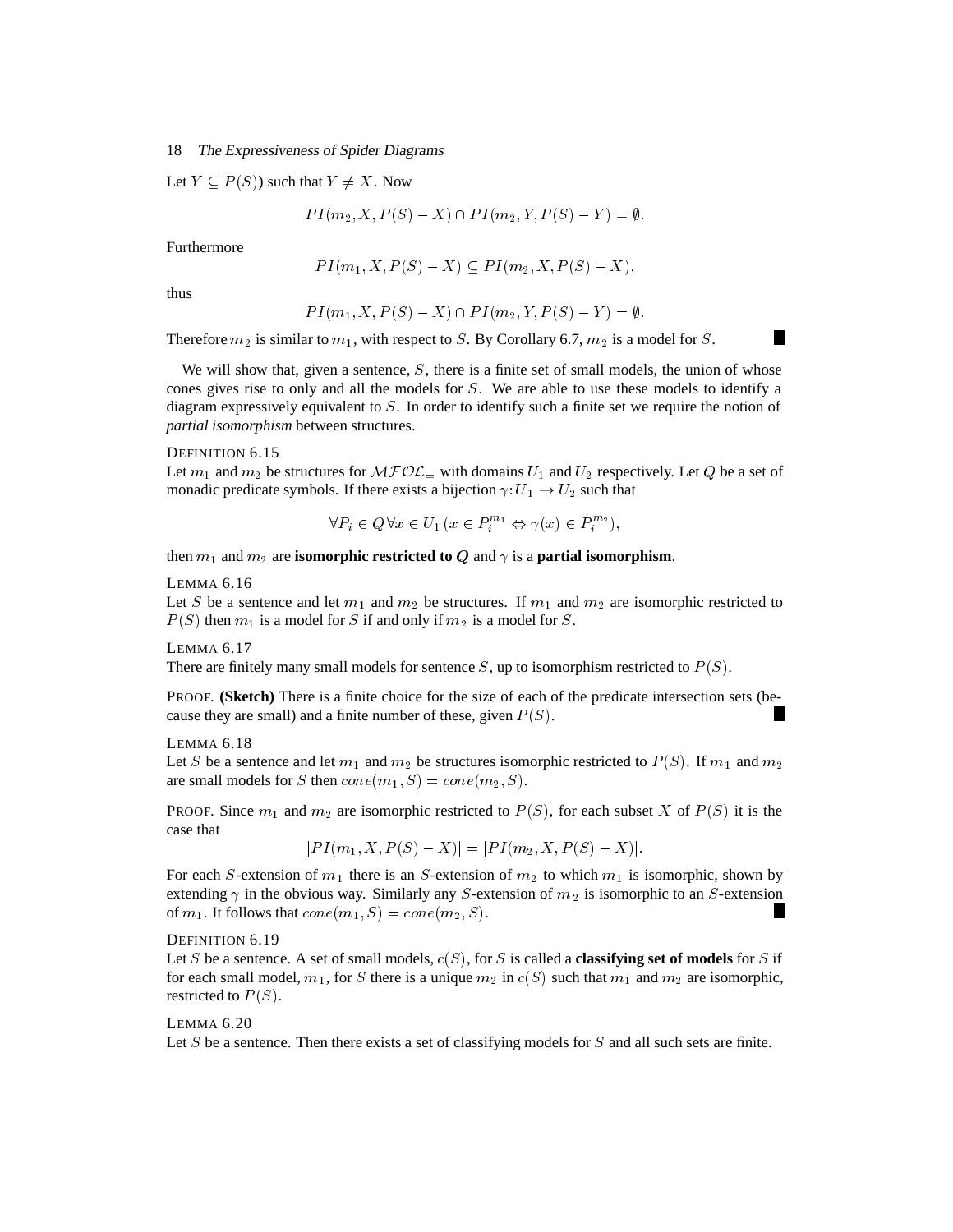. . . . . . . . .

PROOF. Choose one small model from each equivalence class of small models under the relation of partial isomorphism restricted to  $P(S)$  to give  $c(S)$ . Finiteness follows from Lemma 6.17.

We will now show that the union of the cones of the models in  $c(S)$  is precisely the collection of models for  $S$ .

THEOREM 6.21

Let S be a sentence and  $c(S)$  be a classifying set of models for S. Then  $\bigcup$  cone $(m, S)$  is  $m\!\in\!c(S)$ 

precisely the collection of models for  $S$ .

**PROOF.** By Lemma 6.14,  $\bigcup$  cone  $(m, S)$  only contains models for S. . . . . . . . . . .

We must now show that all the models for S are in  $\bigcup$  cone  $(m, S)$ . The first step is to show . . . . . . . . .

that any small model,  $m_1$ , for S is in  $\bigcup$  cone $(m, S)$ . If  $m_1 \in c(S)$  then it is trivial that  $m_1 \in C(S)$ . . . . . . . . .

 $\bigcup$  cone  $(m, S)$ . If  $m_1 \notin c(S)$  then there is some small model  $m_2 \in c(S)$  that is isomorphic,  $m\in c(S)$ 

restricted to  $P(S)$ , to  $m_1$ . By Lemma 6.18,  $cone(m_1, S) = cone(m_2, S)$ . It follows that  $m_1 \in$  $\bigcup$  cone  $(m, S)$ . Finally we must show that each large model,  $m_3$ , for S is in  $\bigcup$  cone  $(m, S)$ .  $m \in \mathcal{C}(S)$  $m \in c(S)$ 

By Lemma 6.13, there is a small model,  $m_4$ , such that  $m_3 \in cone(m_4, S)$ . If  $m_4 \in c(S)$  then we are done. If  $m_4 \notin c(S)$  then there is an  $m_5 \in c(S)$  such that  $m_4$  is isomorphic restricted to  $P(S)$ to  $m_5$ . Therefore  $m_3 \in cone(m_5, S)$ . Thus all the models for S are in  $\bigcup cone(m, S)$ . Hence

 $\bigcup$  cone  $(m, S)$  is precisely the collection of models for S.  $m\!\in\!c(S)$ 

To summarize, we have shown that every sentence,  $S$ , has a finite set of classifying models and the union of the cones of these classifying models is precisely the collection of models for  $S$ . We will now use these classifying models to construct a diagram expressively equivalent to  $S$ .

DEFINITION 6.22

Let m be a small model for a sentence S. The unitary  $\alpha$ -diagram, d, **representing** m given S. denoted  $\mathcal{REF}(m, S) = d$ , is defined as follows.<sup>3</sup>

1. The contour labels arise from the predicate symbols in  $P(S)$ :

$$
L(d) = \{ L_i \in \mathcal{L} : \exists P_i \in \mathcal{P} \, P_i \in P(S) \}.
$$

2. The diagram is in Venn form:

$$
Z(d) = \{(a, L(d) - a) : a \subseteq L(d)\}.
$$

That is, *d* contains all possible zones.

3. The shaded zones in d are given as follows. Let X be a subset of  $P(S)$  such that  $|PI(m, X, P(S) - X)| < q(S)$ . The zone  $(a, L(d) - a)$  in  $Z(d)$  where  $a = \{L_i \in L(d)$ :  $P_i \in X$  is shaded.

<sup>&</sup>lt;sup>3</sup>In fact, *d* is a  $\beta$ -diagram (every zone is shaded or inhabited by at least one existential spider) [13] except when  $S = \top$ .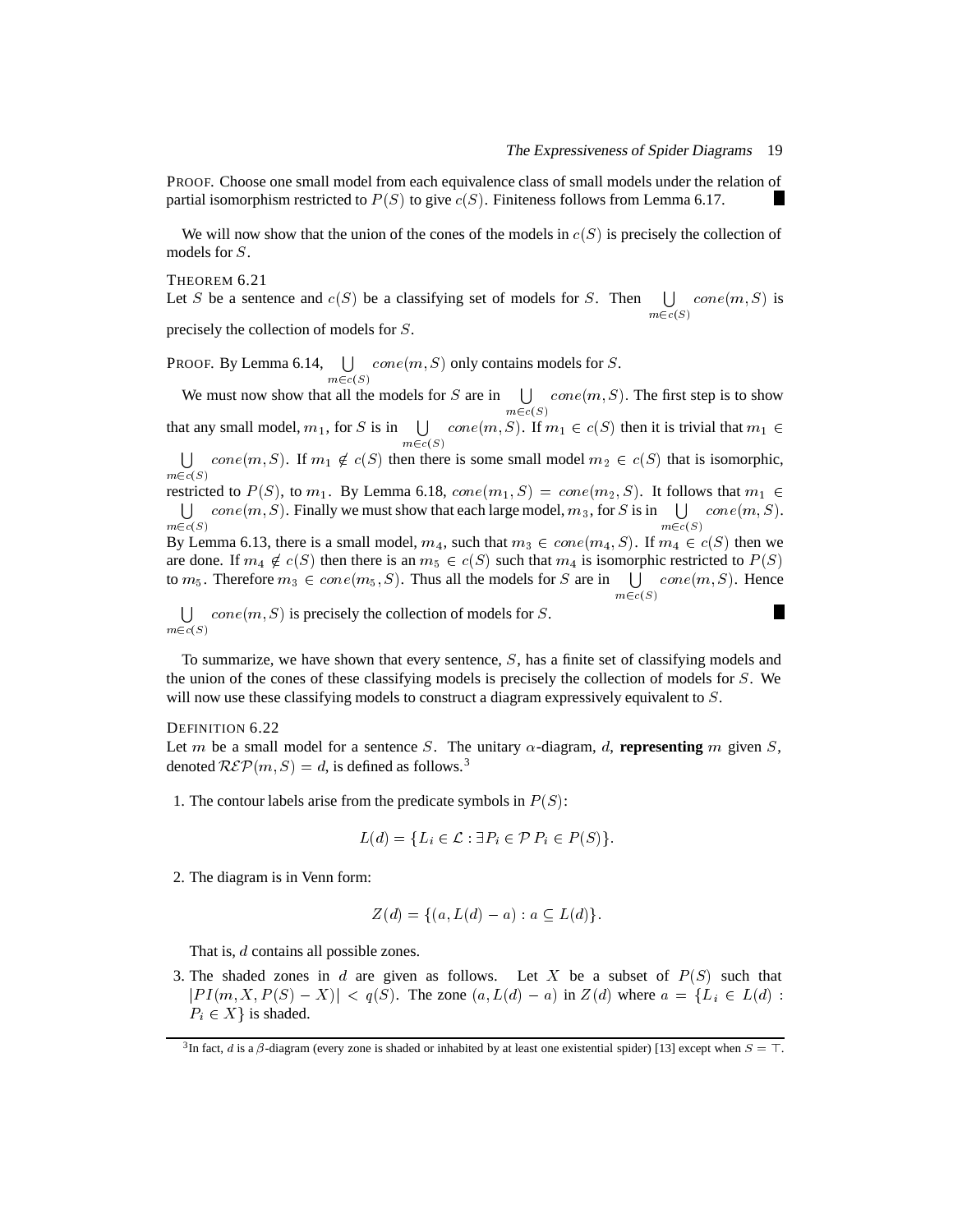20 The Expressiveness of Spider Diagrams



FIGURE 10. Constructing diagrams from models.

4. The number of spiders in each zone is the cardinality of the set  $|PI(m, X, P(S) - X)|$  where  $X$  gives rise to the containing set of contour labels for that zone. More formally, the set of spider identifiers is:

$$
SI(d) = \{(n, r) : \exists X \ X \subseteq P(S) \land |PI(m, X, P(S) - X)| > 0 \land
$$

- # # - - - - - #

Let  $c(S)$  be a set of classifying models for S. Define  $\mathcal{SD}(S)$  to be a disjunction of unitary diagrams, given by

$$
\mathcal{SD}(S) = \bigsqcup_{m \in c(S)} \mathcal{REP}(m, S),
$$

unless  $c(S) = \emptyset$ , in which case  $\mathcal{SD}(S) = \bot$ .

EXAMPLE 6.23

Let S be the sentence  $\exists x_1 P_1(x_1) \vee \forall x_1 P_1(x_1)$ . To find a classifying set of models we must consider structures of all cardinalities up to  $2^{\lfloor\{P_1\}\rfloor} \times q(S) = 2^1 \times 1 = 2$ . There are six distinct structures (up to isomorphism restricted to  $P(S)$ ) with cardinality at most 2. Four of these structures are models for  $S$  and are listed below.

1.  $m_1 = \langle \emptyset, \emptyset, ...\rangle$ , 2.  $m_2 = \langle \{1\}, =^{m_2}, \{1\}, \emptyset, \emptyset, \ldots \rangle,$ 3.  $m_3 = \langle \{1,2\}, \pm^{m_3}, \{1\}, \emptyset, \emptyset, \ldots \rangle,$ 4.  $m_4 = \langle \{1,2\}, \pm^{m_4}, \{1,2\}, \emptyset, \emptyset, \ldots \rangle$ .

Therefore, the class  $cone(m_1, S) \cup cone(m_2, S) \cup cone(m_3, S) \cup cone(m_4, S)$  contains only and all the models for S. We use each of these models to construct a diagram. The models  $m_1$ ,  $m_2$ ,  $m_3$  and  $m_4$  give rise to the diagrams  $d_1$ ,  $d_2$ ,  $d_3$  and  $d_4$  respectively in Figure 10. The diagram  $d_1 \sqcup d_2 \sqcup d_3 \sqcup d_4$  is expressively equivalent to S. This is not the 'natural' diagram one would associate with S. We note here that  $m_4$  is an S-extension of  $m_2$ , so  $cone(m_2, S) \subseteq cone(m_4, S)$ . The sentence S is, therefore, expressively equivalent to  $d_1 \sqcup d_2 \sqcup d_3$ . In general, when constructing a diagram expressively equivalent to S we only need to draw a diagram for each model in  $c(S)$  that is not (isomorphic to) an  $S$ -extension of some other model in  $c(S)$ .

In fact, we can make further refinements to our approach. We note that  $d_2 \sqcup d_3$  is semantically equivalent to  $d_5$  in figure 11. By capturing this kind of property at the model level, which may involve defining an algebra of structures, we could further reduce the number of models required to define  $\mathcal{SD}(S)$ . We would, though, need to mark each predicate intersection set with whether it could be extended indefinitely.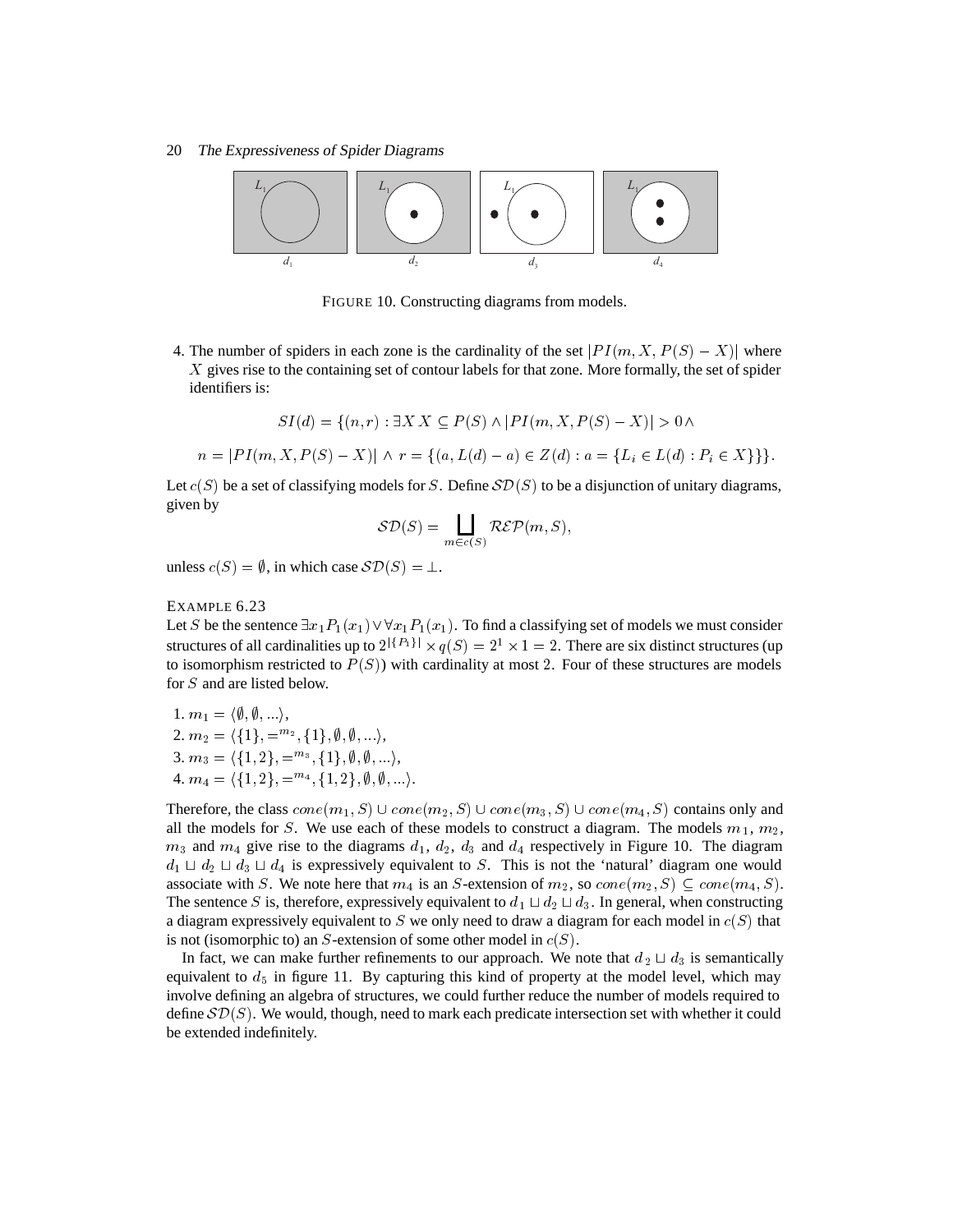

FIGURE 11. Refining the approach.

THEOREM 6.24 Let *S* be a sentence. Then *S* is expressively equivalent to  $\mathcal{SD}(S)$ .

PROOF. Let  $c(S)$  be a set of classifying models for S. For each  $m_1 \in c(S)$ , we will show that the models for the diagram  $\mathcal{R}\mathcal{E}\mathcal{P}(m_1, S)$  are in bijective correspondence (under h defined in Lemma 4.2) with the structures in  $cone(m_1, S)$ . To do so, we show first that any model for  $d = \mathcal{R}\mathcal{E}\mathcal{P}(m_1, S)$ is in  $cone(m_1, S)$ . Second we will show that the inverse, under h, of any element in  $cone(m_1, S)$  is a model for  $d$ .

Let  $(U, \Psi)$  be a model for d. We will now show  $h(U, \Psi) \in cone(m_1, S)$ . To do so, we will show that  $h(U, \Psi)$  is an S-extension of some small model,  $m_2$ , for S and that  $m_2$  is isomorphic, restricted to  $P(S)$ , to  $m_1$ .

We define  $m_2$  as follows. Let X be a subset of  $P(S)$ . Choose  $z = (a, b) \in Z(d)$  such that  $a = \{L_i \in L(d) : P_i \in X\}$ . Then, since  $(U, \Psi) \models_d z$ ,

$$
|\Psi(z)| \ge S(\{z\}, d).
$$

Now

$$
\begin{array}{rcl}\n|\Psi(z)| & = & |\bigcap_{L_i \in a} \Psi(L_i) \cap \bigcap_{L_i \in b} \overline{\Psi(L_i)}| \\
& = & |\bigcap_{P_i \in X} P_i^{h(U, \Psi)} \cap \bigcap_{P_i \in P(S) - X} \overline{P_i^{h(U, \Psi)}}|\n\end{array}
$$
\n
$$
\begin{array}{rcl}\n= & |P I(h(U, \Psi), X, P(S) - X)| \\
\geq & S(\{z\}, d) \\
& = & |P I(m_1, X, P(S) - X)|.\n\end{array}
$$

Therefore there exists an injection,

$$
f_X: PI(m_1, X, P(S) - X) \to PI(h(U, \Psi), X, P(S) - X).
$$

Choose such an injection,  $f_X$ . We define the domain of  $m_2$  to be  $U_2$  where

$$
U_2 = \bigcup_{X \subseteq P(S)} im(f_X).
$$

We note that  $U_2 \subseteq U$  and, since  $m_1$  is a small model for  $S$ ,  $|U_2| \le 2^{|P(S)|} q(S)$ . Moreover,  $|U_2| = |U_1|$  (where  $U_1$  is the domain of  $m_1$ ). Next we define, for each  $P_i \in \mathcal{P}$ ,

$$
P_i^{m_2} = P_i^{h(U,\Psi)} \cap U_2.
$$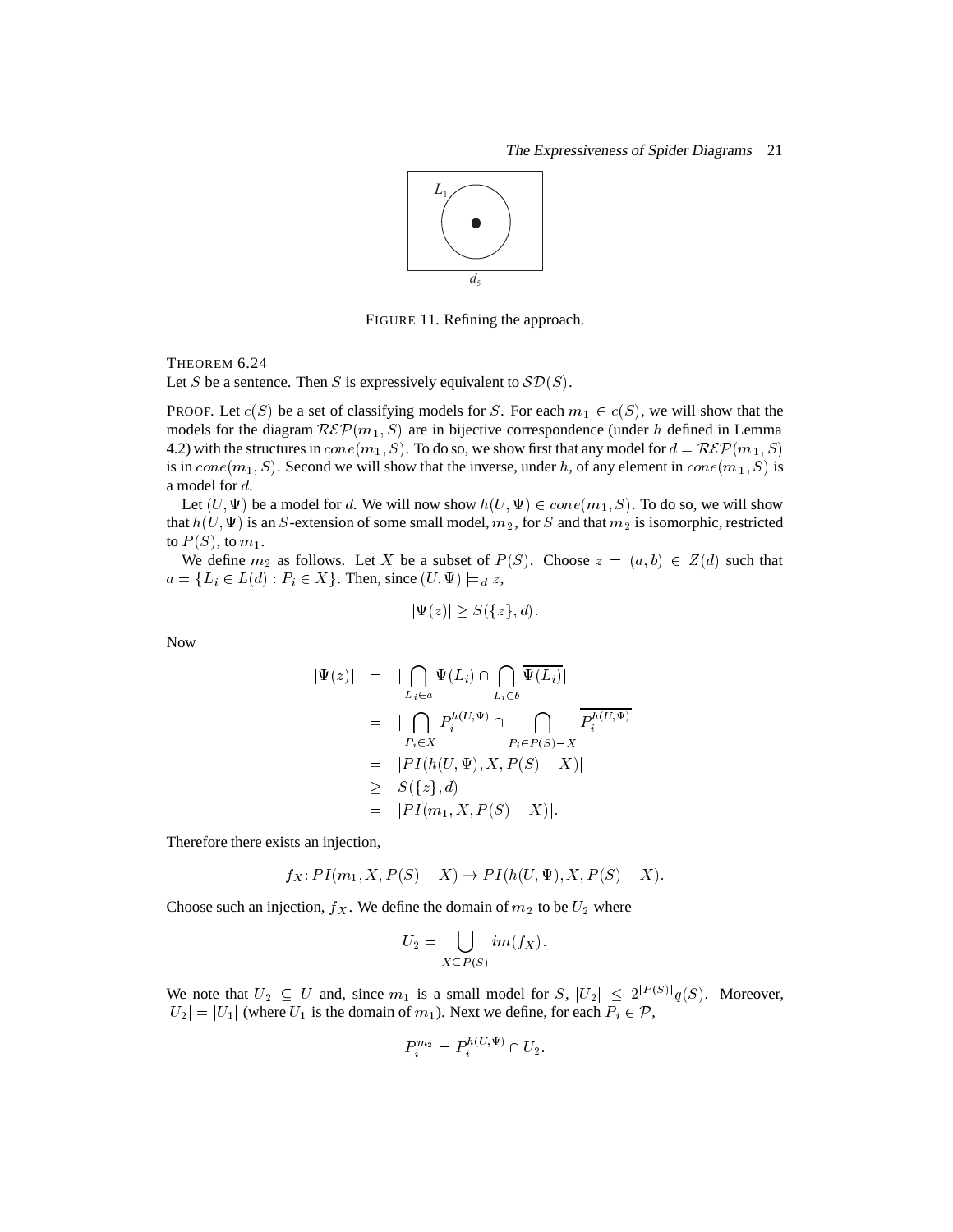We define a bijection,  $\gamma: U_1 \to U_2$ , by  $\gamma = \cup$ -- -- 1-1  $f_X$ . It is straightforward to verify that  $\gamma$  is a partial isomorphism. It follows that  $cone(m_2, S) = cone(m_1, S)$ , by Lemma 6.18.

We now show that  $h(U, \Psi)$  is an S-extension of  $m_2$ . Let X be a subset of  $P(S)$ . Now

$$
PI(m_2, X, P(S) - X) = \bigcap_{P_i \in X} P_i^{m_2} \cap \bigcap_{P_i \in P(S) - X} \overline{P_i^{m_2}}
$$
  
\n
$$
= \bigcap_{P_i \in X} (P_i^{h(U, \Psi)} \cap U_2) \cap \bigcap_{P_i \in P(S) - X} \overline{(P_i^{h(U, \Psi)} \cap U_2)}
$$
  
\n
$$
= U_2 \cap \bigcap_{P_i \in X} P_i^{h(U, \Psi)} \cap (U_2 - \bigcup_{P_i \in P(S) - X} \overline{P_i^{h(U, \Psi)}}
$$
  
\n
$$
= U_2 \cap \bigcap_{P_i \in X} P_i^{h(U, \Psi)} \cap (U - \bigcup_{P_i \in P(S) - X} \overline{P_i^{h(U, \Psi)}}
$$
 since  $U_2 \subseteq U$   
\n
$$
= U_2 \cap PI(h(U, \Psi), X, P(S) - X)
$$
 (1)

It follows that  $PI(m_2, X, P(S) - X) \subseteq PI(h(U, \Psi), X, P(S) - X)$ .

In order to show that  $h(U, \Psi)$  is an S-extension of  $m_2$ , all that remains is to show that when  $|PI(m_2, X, P(S) - X)| < q(S)$  we have

$$
PI(m_2, X, P(S) - X) = PI(h(U, \Psi), X, P(S) - X).
$$

Suppose  $|PI(m_2, X, P(S) - X| < q(S)$ . In which case  $|PI(m_1, X, P(S) - X)| < q(S)$ , since

$$
|PI(m_1, X, P(S) - X)| = |PI(m_2, X, P(S) - X)|
$$

(which follows from the fact that  $m_1$  and  $m_2$  are isomorphic restricted to  $P(S)$ ). By the definition of d, the zone  $z = (a, b) \in Z(d)$  where  $a = \{L_i \in L(d) : P_i \in X\}$  is shaded. Since  $(U, \Psi) \models_d z$ ,  $|\Psi(z)| = S({z}, d)$ . Therefore

$$
|\Psi(z)| = |PI(m_1, X, P(S) - X)|
$$

and it follows that  $f_X$  is bijective. Thus  $PI(h(U, \Psi), X, P(S) - X) = im(f_X)$ . Therefore  $PI(h(U, \Psi), X, P(S) - X) \subseteq U_2$  and we deduce from (1)

$$
PI(m_2, X, P(S) - X) = PI(h(U, \Psi), X, P(S) - X).
$$

Hence  $h(U, \Psi)$  is an S-extension of  $m_2$ . Therefore  $h(U, \Psi) \in cone(m_2, S)$ . Therefore, by Lemma 6.14,  $h(U, \Psi) \in cone(m_2, S) = cone(m_1, S)$ . Hence

$$
\{h(U,\Psi): (U,\Psi)\in \mathcal{INT} \land (U,\Psi)\models \mathcal{R}\mathcal{E}\mathcal{P}(m_1,S))\}\subseteq \text{cone}(m_1,S).
$$

We must now show that

$$
\{h(U, \Psi) : (U, \Psi) \in \mathcal{INT} \land (U, \Psi) \models \mathcal{R} \mathcal{E} \mathcal{P}(m_1, S))\} \supseteq \text{cone}(m_1, S).
$$

Let  $m_2 \in cone(m_1, S)$  and let  $z = (a, b) \in Z(d)$ . We show  $h^{-1}(m_2) = (U_2, \Psi) \models_d z$ . Define X to be the subset of  $P(S)$  that satisfies  $a = \{L_i \in L(d) : P_i \in X\}$ . Since  $m_2 \in cone(m_1, S)$ , the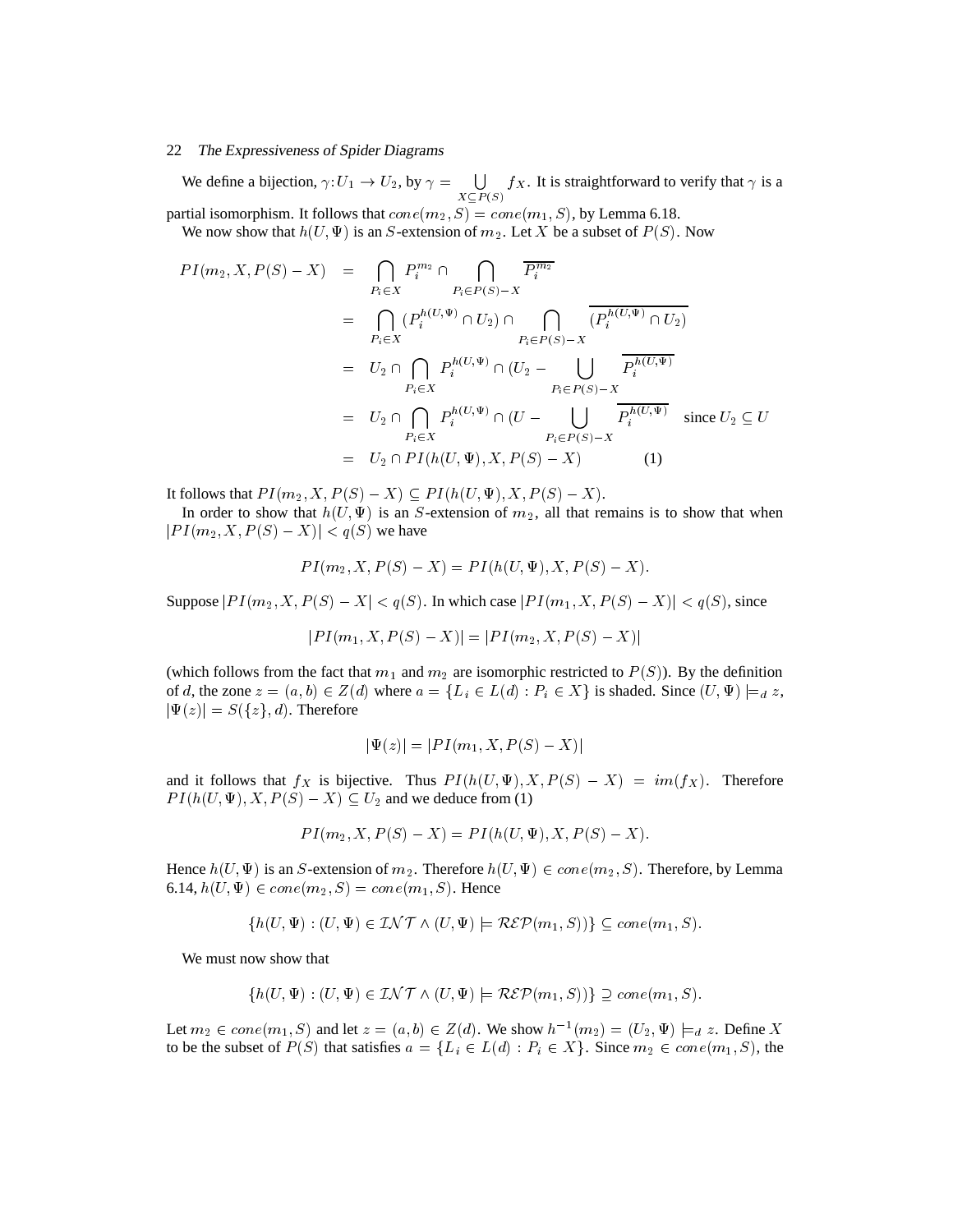structure  $m_2$  is isomorphic to some S-extension,  $m_3$  say, of  $m_1$ . Now  $PI(m_1, X, P(S) - X) \subseteq$  $PI(m_3, X, P(S) - X)$ , therefore there exists an injective map

$$
f_X: PI(m_1, X, P(S) - X) \to PI(m_2, X, P(S) - X).
$$

So

$$
|\Psi(z)| = |PI(m_2, X, P(S) - X)|
$$
  
\n
$$
\geq |PI(m_1, X, P(S) - X)|
$$
  
\n
$$
= S({z}, d).
$$

Suppose that z is shaded in d. Then  $|PI(m_1, X, P(S) - X)| < q(S)$  and

$$
PI(m_1, X, P(S) - X) = PI(m_3, X, P(S) - X).
$$

In which case there is a bijection

$$
f_X: PI(m_1, X, P(S) - X) \to PI(m_3, X, P(S) - X).
$$

Therefore  $|\Psi(z)| = S(\{z\}, d)$ . It follows that  $h^{-1}(m_2) \models_d z$ . Since z was an arbitrary zone we deduce, by lemma 5.7,  $h^{-1}(m_2) \models d$ . Therefore

$$
\{h(U, \Psi) : (U, \Psi) \in \mathcal{INT} \land (U, \Psi) \models \mathcal{R}\mathcal{E}\mathcal{P}(m_1, S)\} \supseteq \text{cone}(m_1, S).
$$

Hence

$$
\{h(U, \Psi) : (U, \Psi) \in \mathcal{INT} \land (U, \Psi) \models \mathcal{R}\mathcal{E}\mathcal{P}(m_1, S)\} = cone(m_1, PS).
$$

It follows that  $\mathcal{SD}(S)$  is expressively equivalent to  $S$ .

THEOREM 6.25

The language of spider diagrams and  $MFOL$ <sub>=</sub> are equally expressive.

#### **7 Conclusion**

In this paper we have identified a fragment of first-order predicate logic equivalent in expressive power to the spider diagram language. To show that the spider diagram language is at most as expressive as  $MFOL_{=}$ , we identified a sentence in  $MFOL_{=}$  that expressed the same information as a given diagram. To show that  $MFOL$  is at most as expressive as the language of spider diagrams we considered relationships between models for sentences. We have shown that it is possible to classify all the models for a sentence by a finite set of models. We then used these classifying models to define a spider diagram expressively equivalent to  $S$ . An interesting area, yet to be explored, is how the reasoning rules for first-order logic compare with the reasoning rules for spider diagrams.

#### **8 Acknowledgements**

Gem Stapleton thanks the UK EPSRC for support under grant number 01800274. John Howse, John Taylor and Simon Thompson are partially supported by the UK EPSRC grant numbers GR/R63516 and GR/R63509 for the Reasoning with Diagrams project. Thanks also to Andrew Fish, Jean Flower and Chris John for their comments on earlier drafts of this paper.